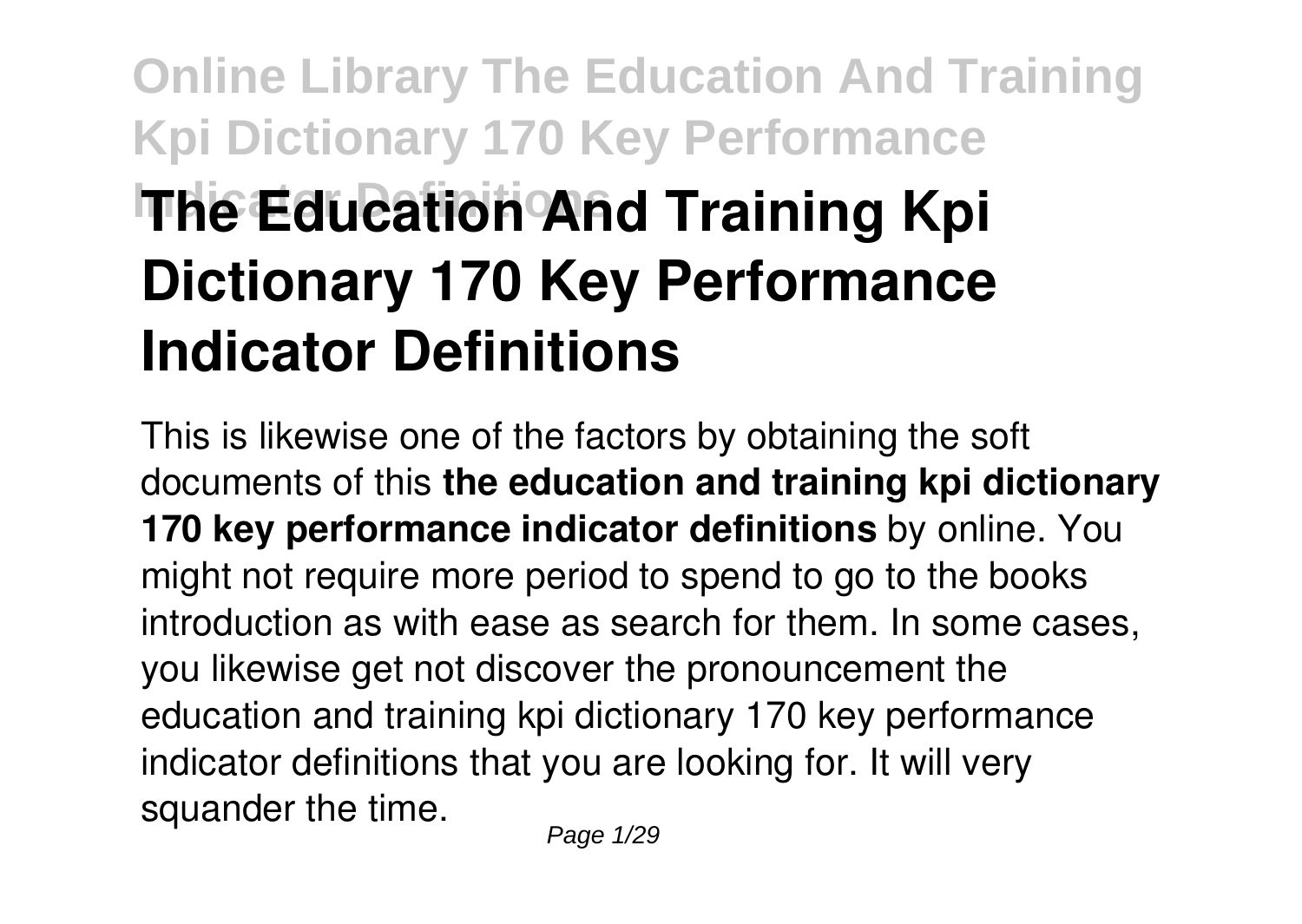# **Online Library The Education And Training Kpi Dictionary 170 Key Performance Indicator Definitions**

However below, later you visit this web page, it will be in view of that definitely easy to acquire as competently as download lead the education and training kpi dictionary 170 key performance indicator definitions

It will not bow to many epoch as we tell before. You can do it even if decree something else at home and even in your workplace. suitably easy! So, are you question? Just exercise just what we offer below as without difficulty as evaluation **the education and training kpi dictionary 170 key performance indicator definitions** what you taking into account to read!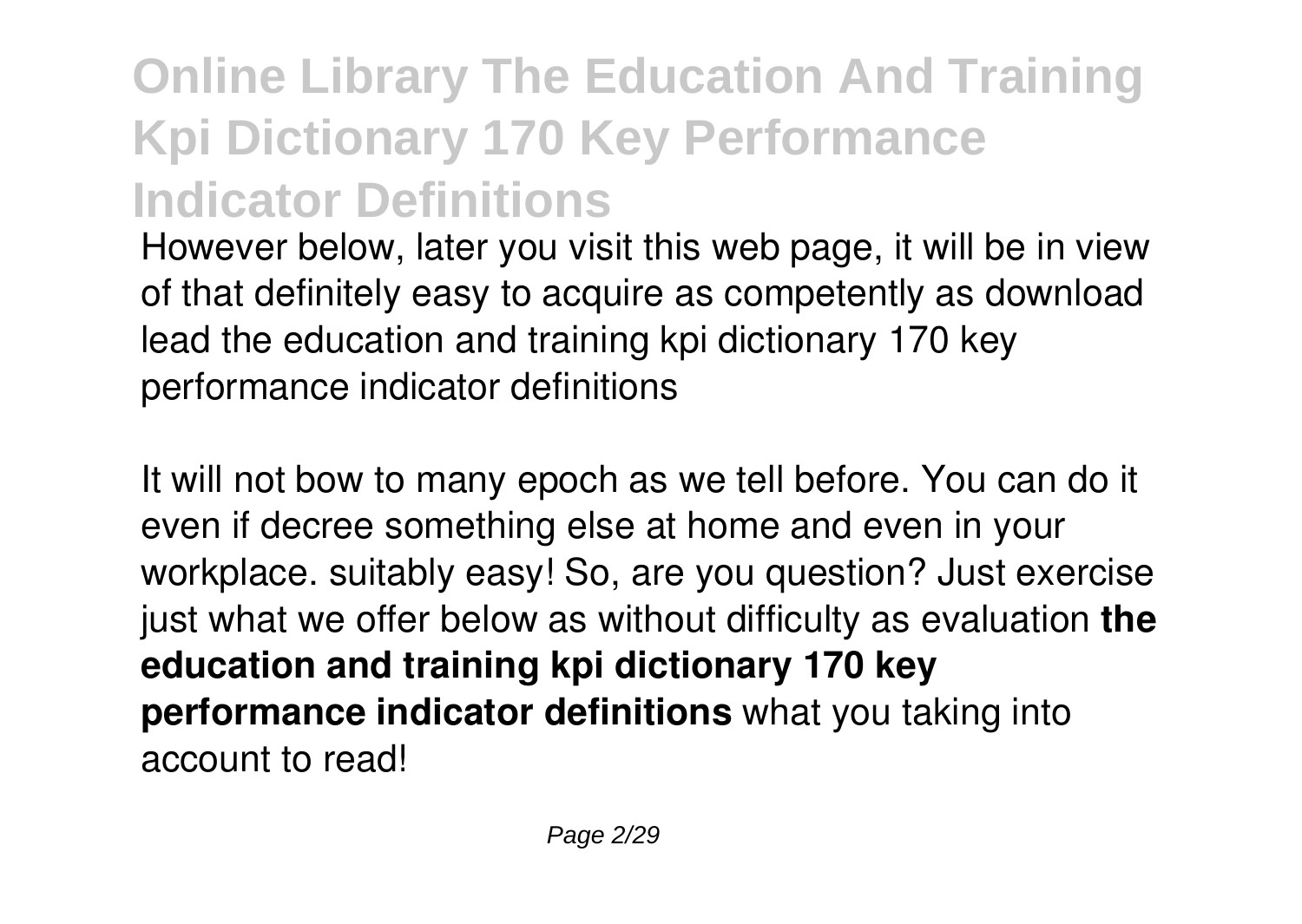# **Online Library The Education And Training Kpi Dictionary 170 Key Performance Indicator Definitions**

How to Develop Key Performance IndicatorsThe KPI Story Education Dashboard | Education kpi - EzDataMunch Training KPIs That Will Impress Your Boss and Help You Demonstrate Training Impact Microsoft Excel Tutorial - Beginners Level 1 *SMART Goals - Quick Overview Lean Six Sigma In 8 Minutes | What Is Lean Six Sigma? | Lean Six Sigma Explained | Simplilearn* The Kirkpatrick Model of Training Evaluation \"Product is Hard\" by Inspired Author Marty Cagan of SVPG at Lean Product Meetup AGI Training - KPI (Key Performance Indicators) Key Performance Indicators, 2nd Edition [iSMART- TRAINING] - KPI *Warren Buffett Explains How To Calculate The Intrinsic Value Of A Stock* 5 Things You Should Never Say In a Job Interview *How* Page 3/29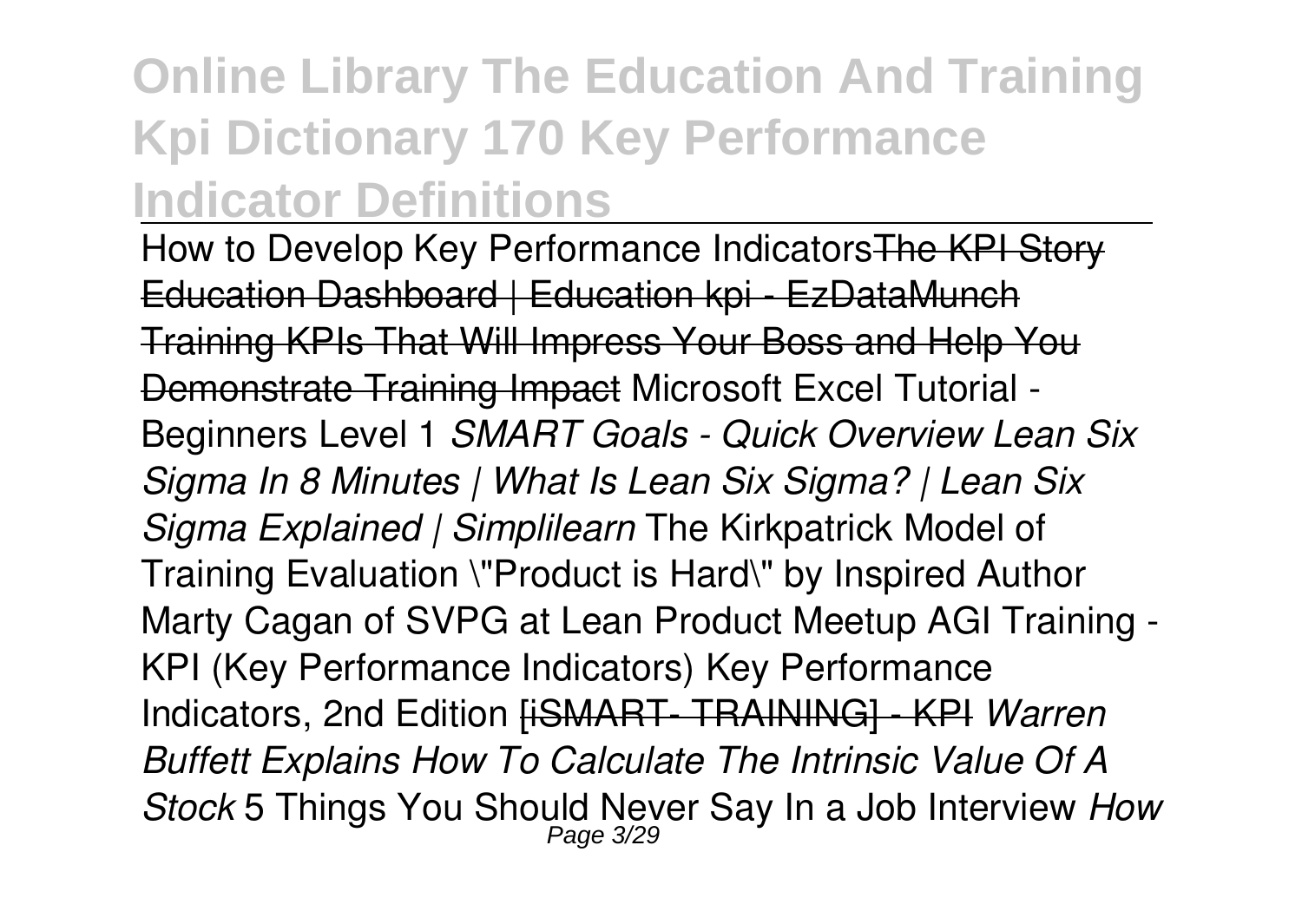*to Improve Yourself Right NOW (and Why) - Prof. Jordan Peterson* Create an Interactive Excel Dashboard In Under 3 MINUTES! *Top 3 KPIs for Project Managers* What are Leading and Lagging Key Performance Indicators (KPI)? What's a KPI? (What a Key Performance Indicator Is + Real, Applicable Examples of KPI's)

Interview Question: Tell me about a time you handled a difficult situationWhat Your Boss Can TRACK About YOU with Microsoft Teams *Webinar: How to tell a story with KPIs (Key Performance Indicators)? Need Digital Marketing KPIs? Here's how to find the most important key performance indicators*

How To develop great KPIs (Key Performance Indicators) for your business, department or project**What is a Balanced** Page 4/29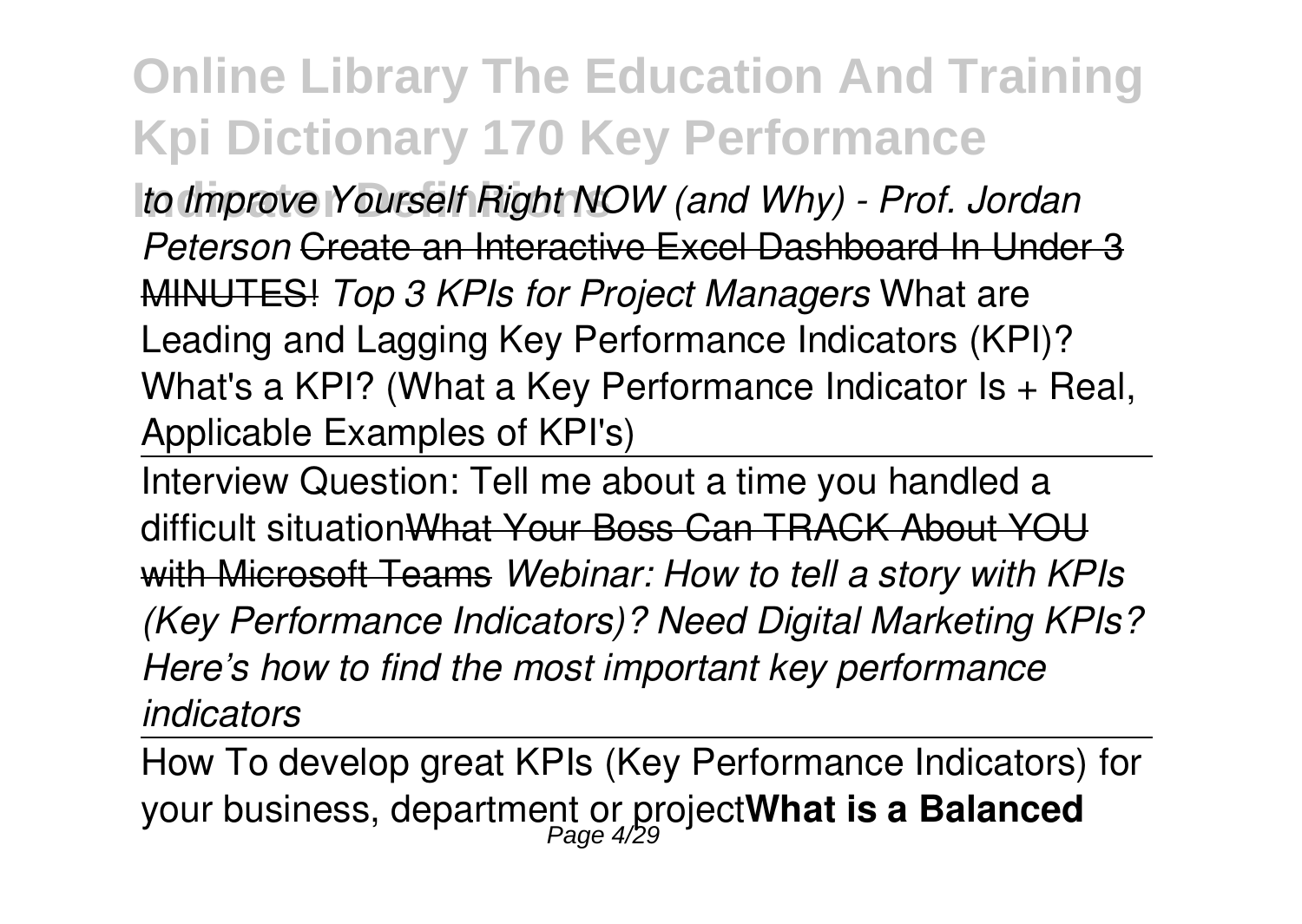**Online Library The Education And Training Kpi Dictionary 170 Key Performance Indicator Befaniations Indicator Scorecard: A Simple Explanation For Anyone** *How to Write KPIs – 4 Step Approach Introduction to Key Performance Indicators* **Introduction To KPI Analysis and Techniques Certification Training | Simplilearn** KPI Best Practices 8 Essential KPI Metrics for Teams - Project Management Training **The Education And Training Kpi** Morgan Hill Times is the news leader of Morgan Hill, California and south Santa Clara County. The Times is published weekly every Friday.

### **Aidan Keenan's rapid rise leads to verbal commitment to Cal**

The 2019-20 report of the All India Survey on Higher Education, that provides key performance indicators  $\dots$  that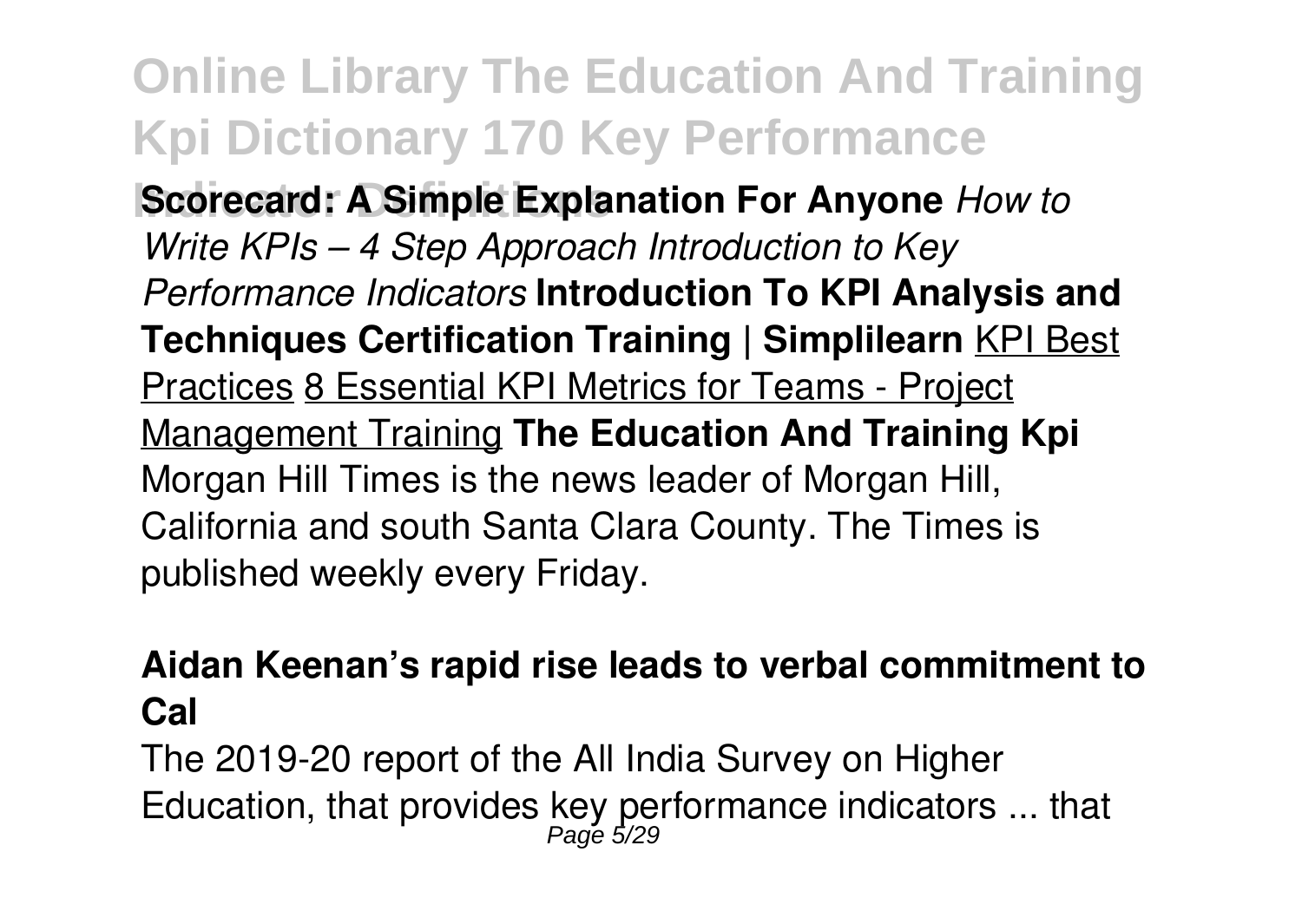**Online Library The Education And Training Kpi Dictionary 170 Key Performance Indicator Indicator Indicator Persons** require intensive learning and for which the demand is only going ...

### **Higher education uptick**

The Video Advertising Bureau (VAB) today released Meeting Industry Challenges: Guidance and Inspiration to Embracing an Audience-First ...

#### **New Report Shows Lack of Employee Training is Hindering the Video Advertising Marketplace**

Employees and employers alike are changing their attitude towards continual education attainment. Find out how lifelong learning can create a resilient workforce.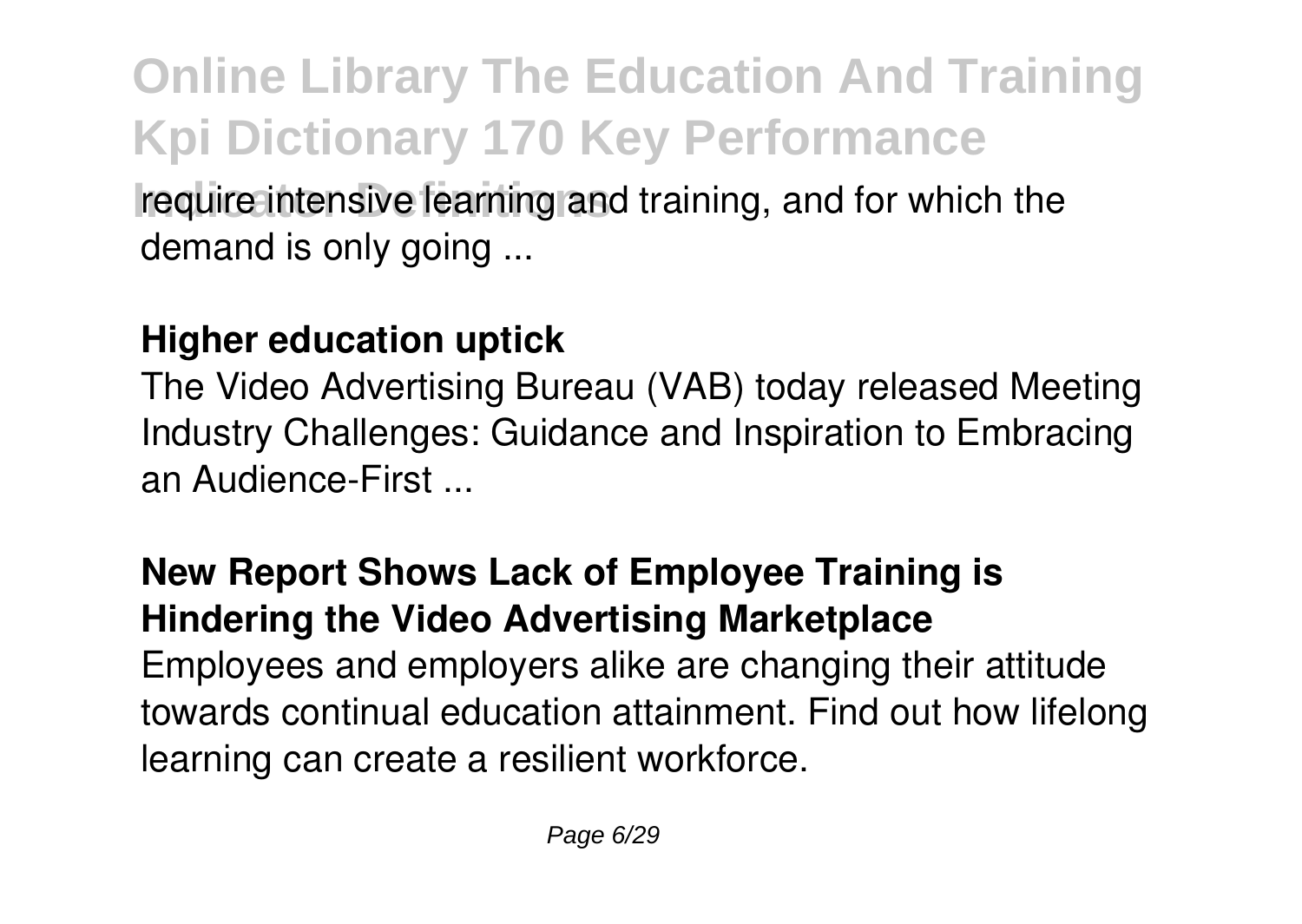### **Creating a culture of lifelong learning without a 'job for life'**

"Our collaboration agreement will define Jefferson's key performance indicators for interventional radiology training and leverage state-of-the-art endovascular simulation technologies by Mentice ...

### **Thomas Jefferson University Hospitals and Mentice to establish a Simulation Center of Excellence for Interventional Radiology**

Having accounting training allows you to very quickly make more educated decisions," she said. Even when it comes to marketing, typically an inexact science, Wong sets clear KPIs (key ...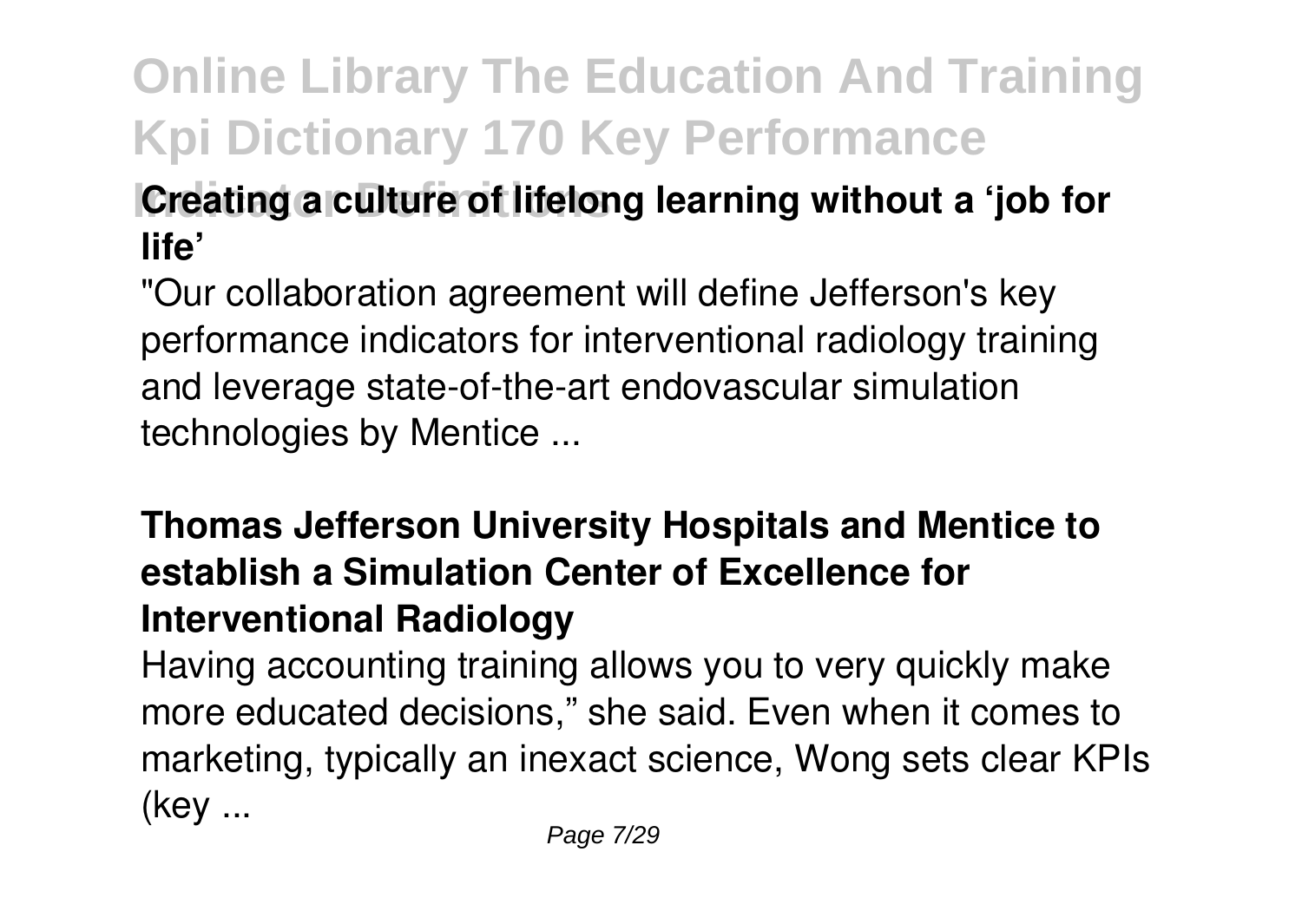# **Online Library The Education And Training Kpi Dictionary 170 Key Performance Indicator Definitions**

## **Lessons for life – beyond the classroom**

Interventions in the realms of education may play a significant role in shaping key performance indicators for social ... Through education and training, individuals will acquire knowledge and ...

## **How education promotes social cohesion and economic growth**

Developing and applying key performance indicators (KPIs) is a valuable way for building ... However, potential downfalls can result from a lack of training, insufficient relevant analytical skills, ...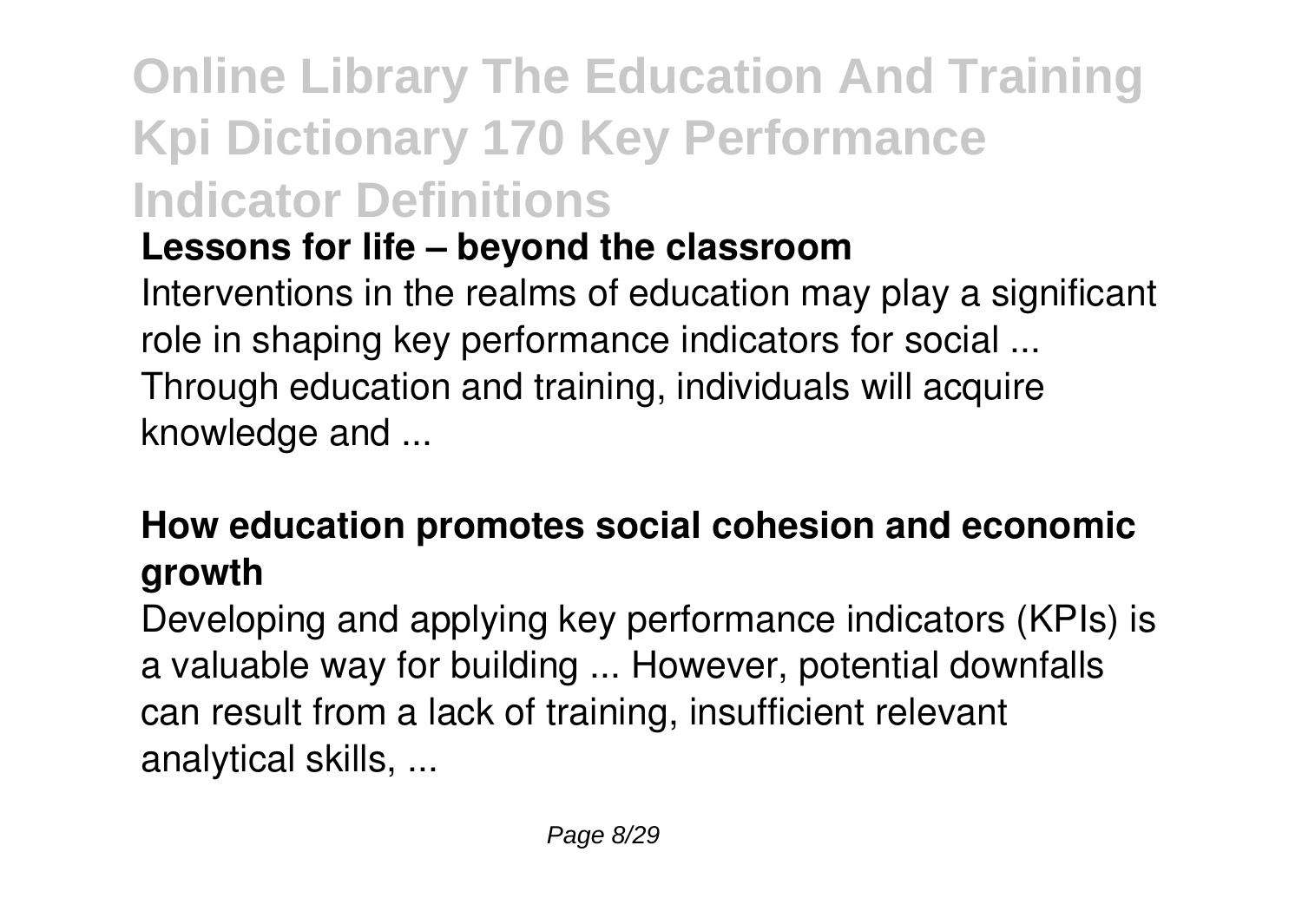**IDDICATOR DEFINITIONS Operations Operations Operations** In the fifth and final part of our five-part series on Pride Month we explore the pivotal role of people managers in making LGBTQ inclusion a reality Here s what industry leaders and employees have to ...

**Article: Solidify inclusion efforts with inclusive managers** ITTF World Tour and more! Send us your Golden Opportunities to:goldenopps@aroundtherings.com. Business never stops! We are currently seeking a Development Officer for the East Asia Pacific ('EAP') ...

#### **Golden Opportunities -- Business Never Stops**

The medical education system in Jordan is one of the  $\ldots$  We<br>Page 9/29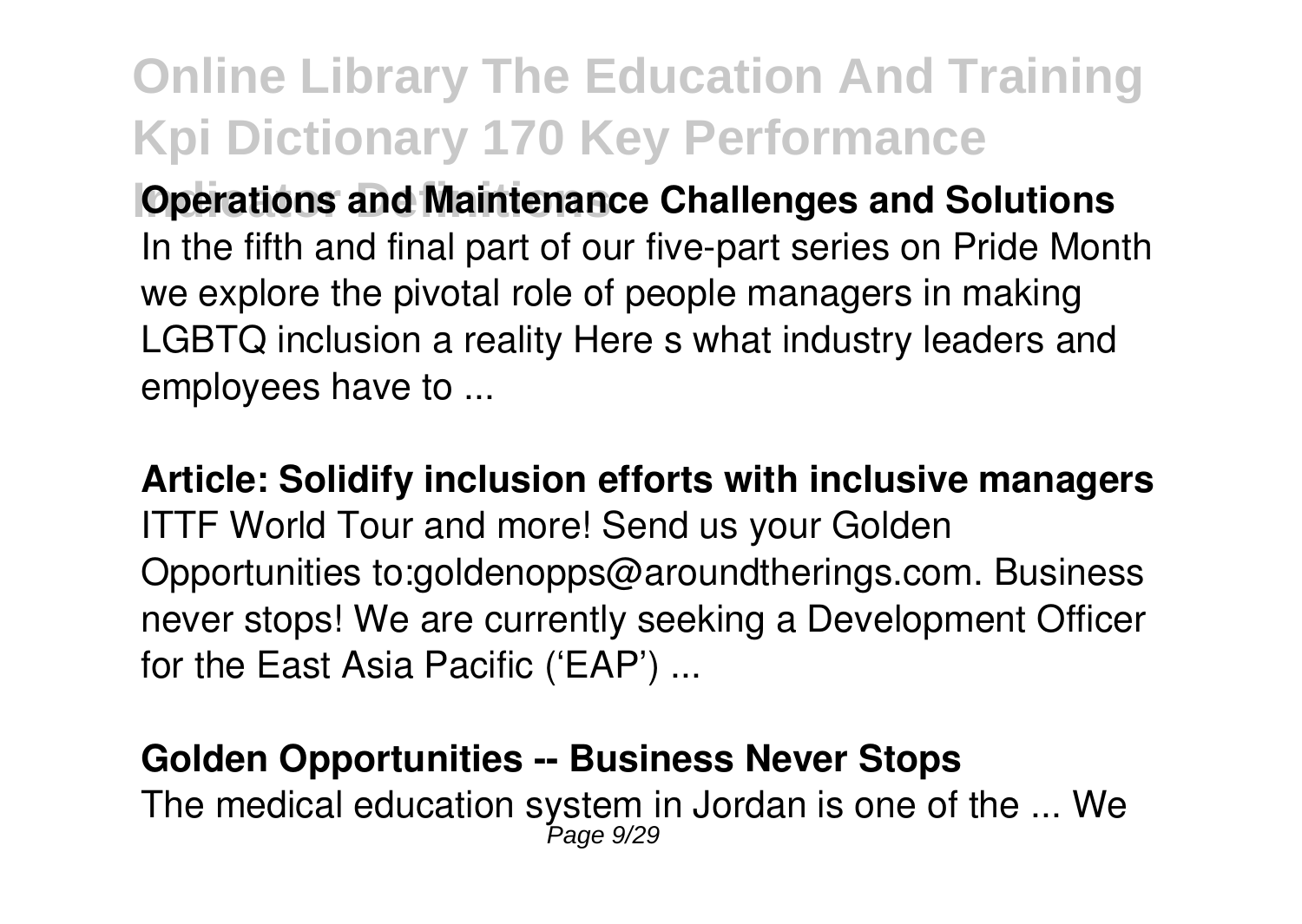**Online Library The Education And Training Kpi Dictionary 170 Key Performance believe that establishing local high-quality structured training** programs that are linked to key performance indicators and sweetened by a ...

### **Oncology Medical Training and Practice: Managing Jordan's Brain Drain Through Brain Train—The King Hussein Cancer Center Experience**

Research translation (let alone research impact or research commercialisation) isn't even officially recognised as research activity in the Commonwealth Higher Education Research Data Collection ...

#### **Want more research commercialisation? Then remove the barriers and give academics real incentives to do it** Page 10/29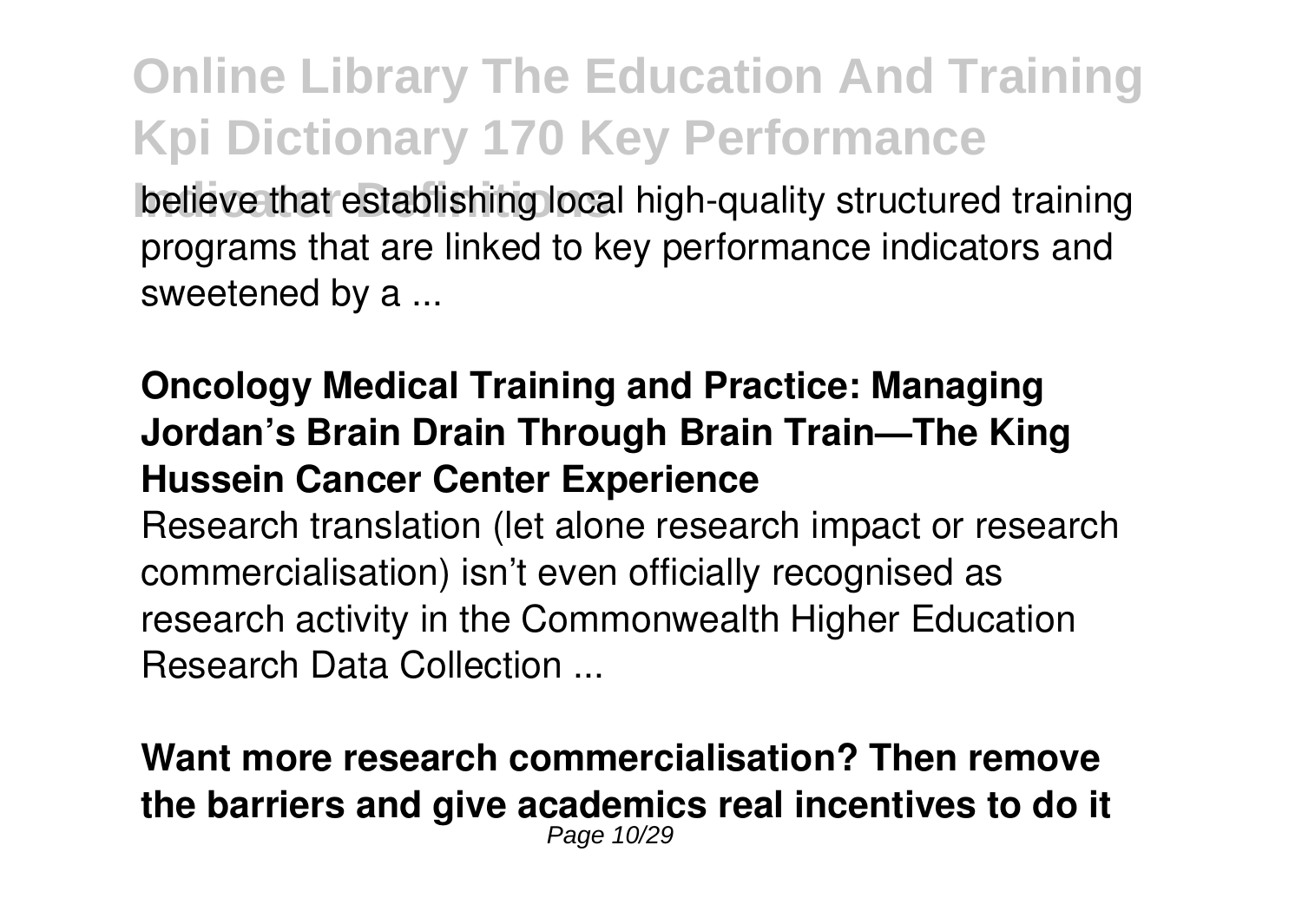**Maverick's Jeffress says his testing protocol for new fuel** efficiency devices includes education of the ... s Kramer uses a variety of key performance indicators (KPIs) to measure both fuel ...

#### **9 Ways Innovative Fleets Save Fuel**

Communicate key performance indicators (KPIs ... secretary for the U.S. Department of Labor's Employment and Training Administration under President Barack Obama, about the current, fast ...

#### **Remote possibilities**

Her expertise includes development of monitoring methodologies and M&E action plans, establishing quality<br> $P_{\text{age 11/29}}$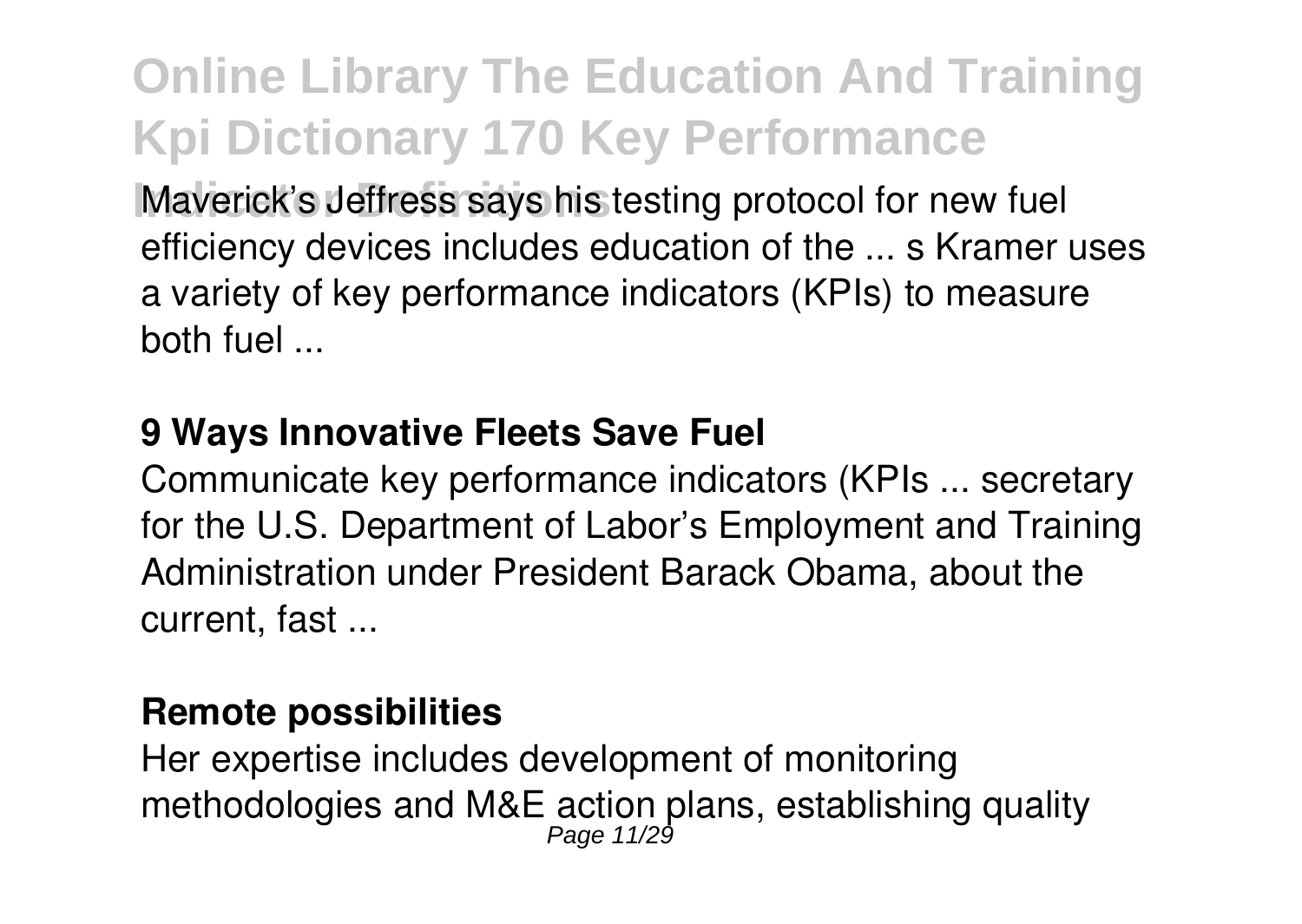**IKPI and outcome ... an intensive training to build the capacity** of Education Quality ...

#### **Raja'a A.**

Black Book Market Research LLC measures customer satisfaction across 18 copyrighted key performance indicators ... Innovation and Optimization; Training and Education; Client Relationships ...

### **Axiom by Syntellis Performance Solutions Rated Highest in Client Satisfaction for Provider Contract Management Solutions, 2021 Black Book Survey**

That will require investing in AI-geared business and technical training programs, supporting continuous education and<br>Page 12/29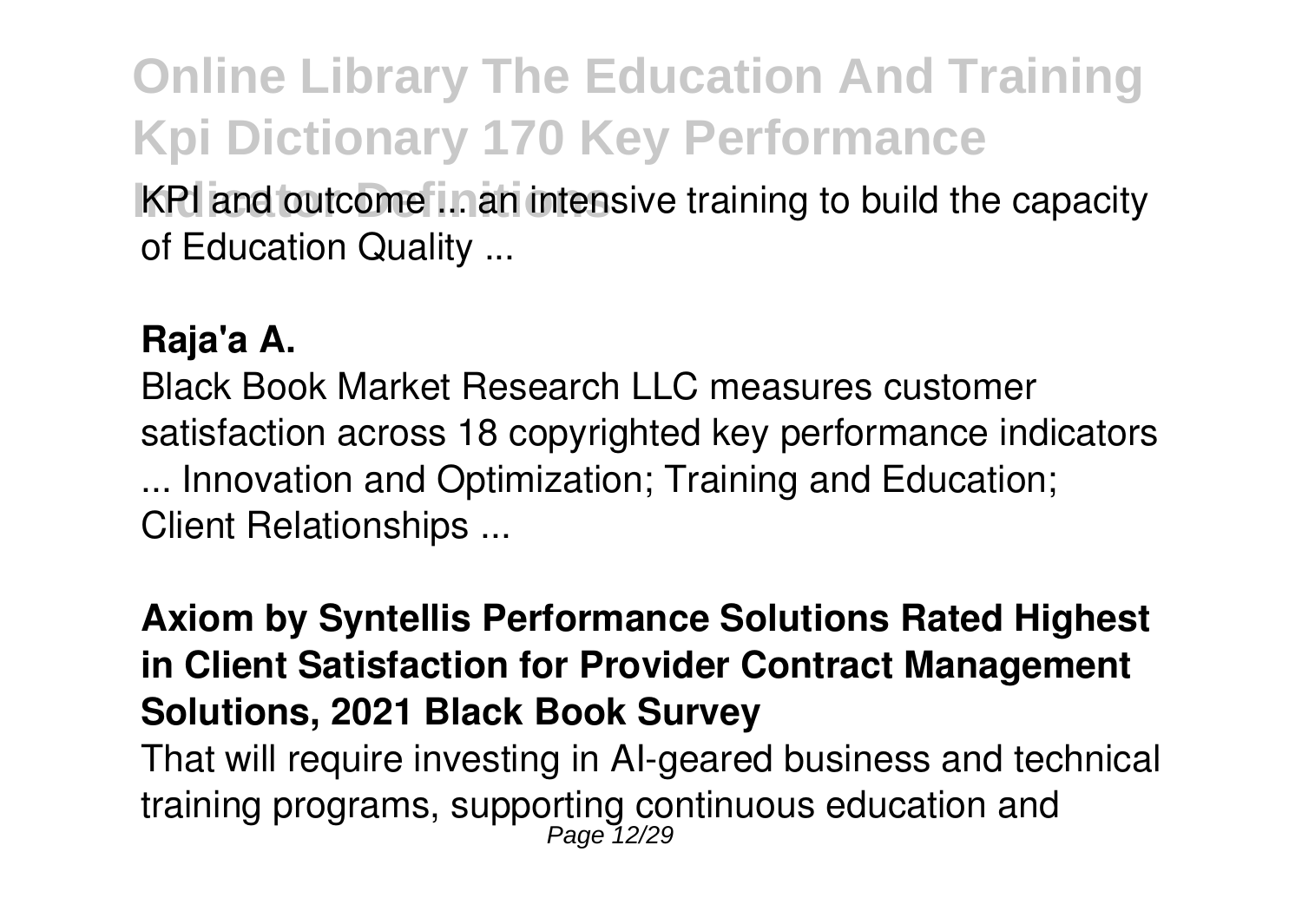**Online Library The Education And Training Kpi Dictionary 170 Key Performance Iensuring that workers have a seat at the table when** developing industrial AI ...

### **Industrial AI Is Here, But Is Your Organization Ready For It?**

STEMpower will use its vast array of Ethiopian STEM Centers and Fab Labs as sites for training, incubation, and acceleration services, while tracking Key Performance Indicators (KPIs) of the job ...

By assembling the first comprehensive dictionary of Key Performance Indicators (KPIs) for Education and Training, Page 13/29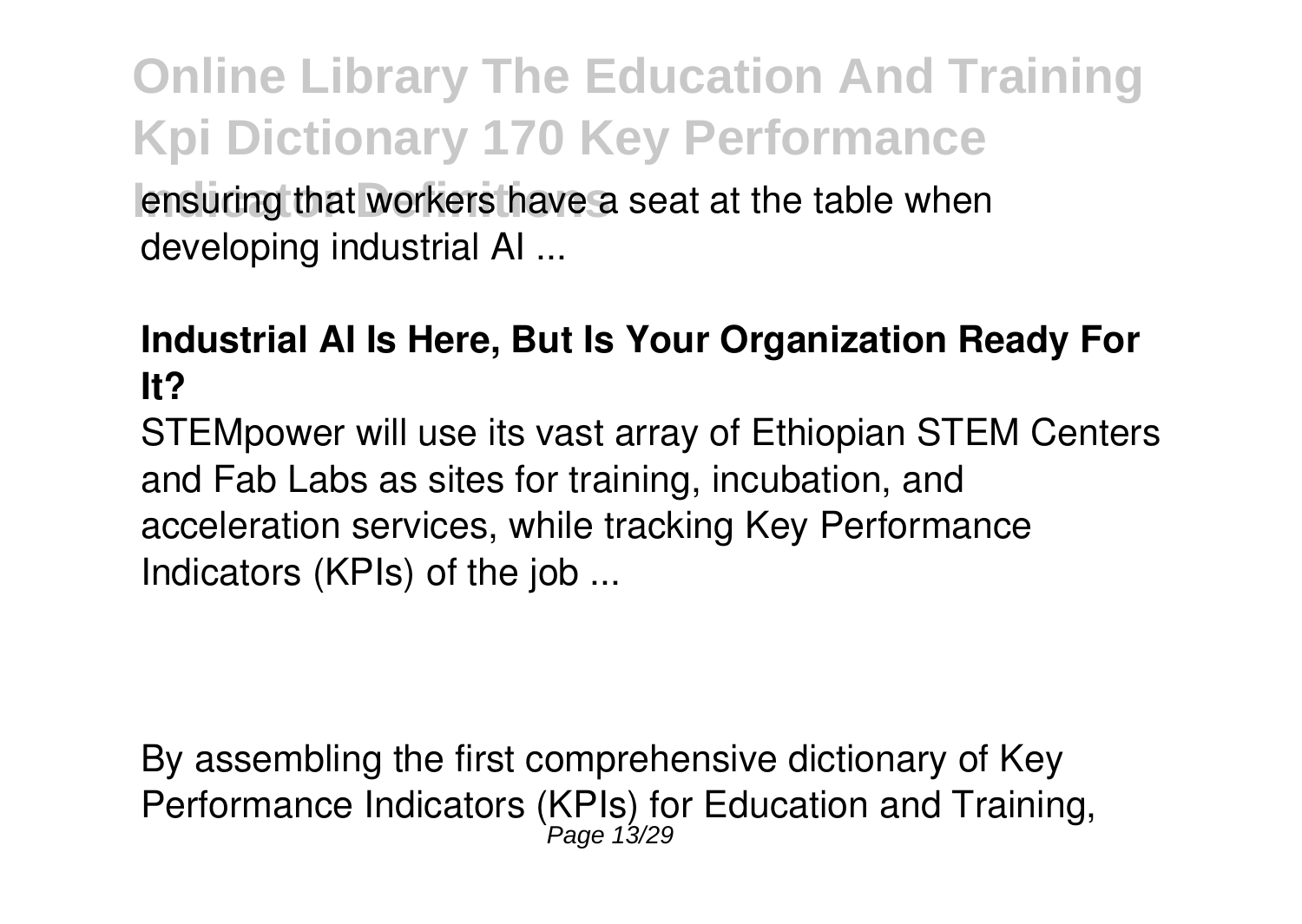**The KPI Institute provides professionals a useful resource for** novices and experts alike. It can be used in the early stages of implementing a performance management framework, in the process of selecting and documenting KPIs, but also to improve an existing performance measurement system. The KPI taxonomy presented in the dictionary covers all major functions of the Education and Training Department, such as: - Academic Education- Colleges and Universities- Training

and Other Education

This book is the first monograph to systematically introduce readers to technology and vocational education and training in ASEAN countries. It details the current state of development and key development trends regarding Page 14/29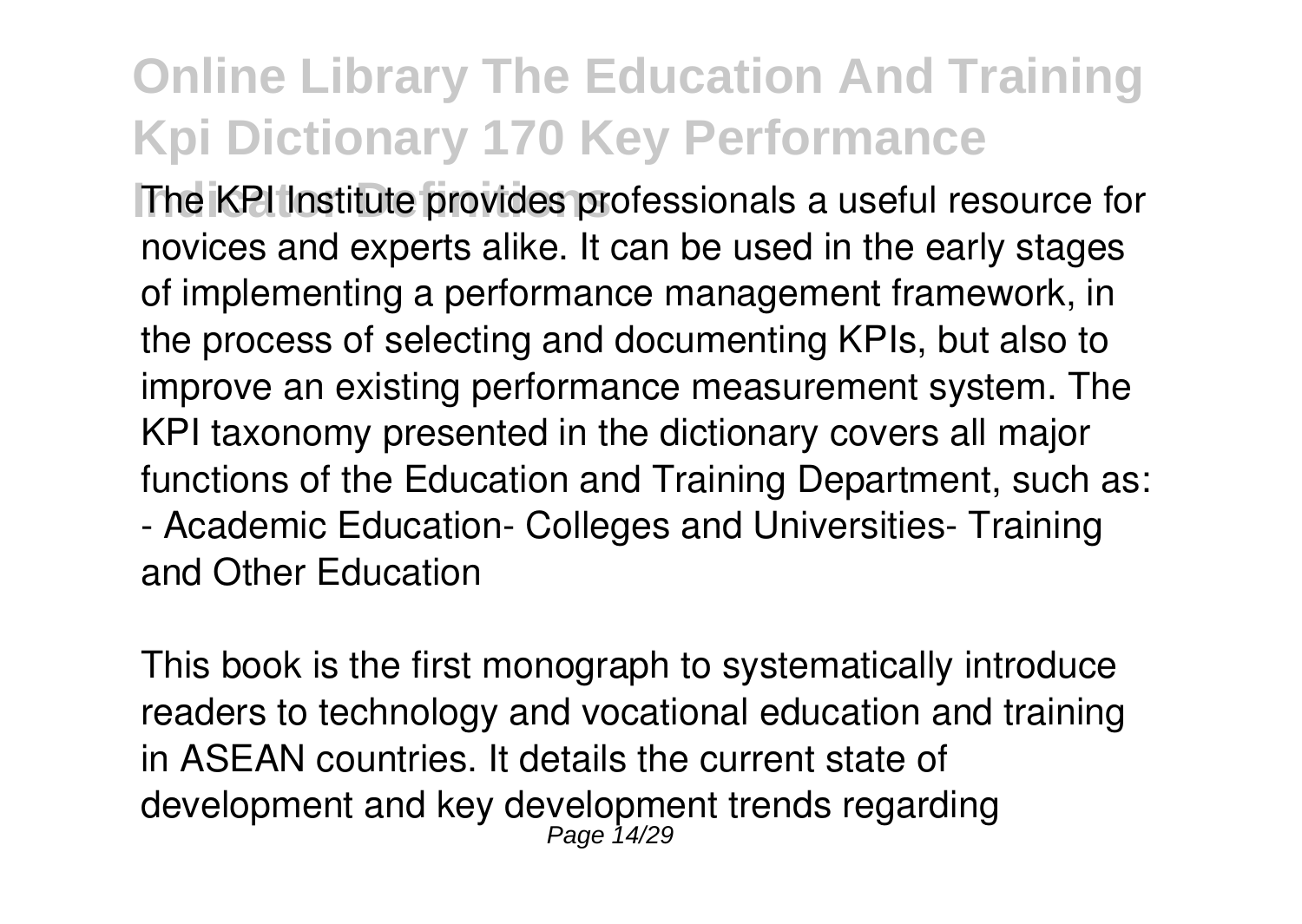**Indicator 1 and vocational education and training in the ten** ASEAN countries. For each ASEAN country, the book addresses the history, status quo, characteristics, reform and development trends in technology and vocational education and training. The content mainly focuses on technology and vocational education and training systems, vocational qualification frameworks, technology and vocational education and training related personnel, etc. All the latest data presented here is drawn from the newest official website and research reports, accurately reflecting the development status of ASEAN countries and helping us make better forecasts regarding its future. This book offers a valuable reference guide for academic research in technology and vocational education and training. It can also be used as a<br>Page 15/29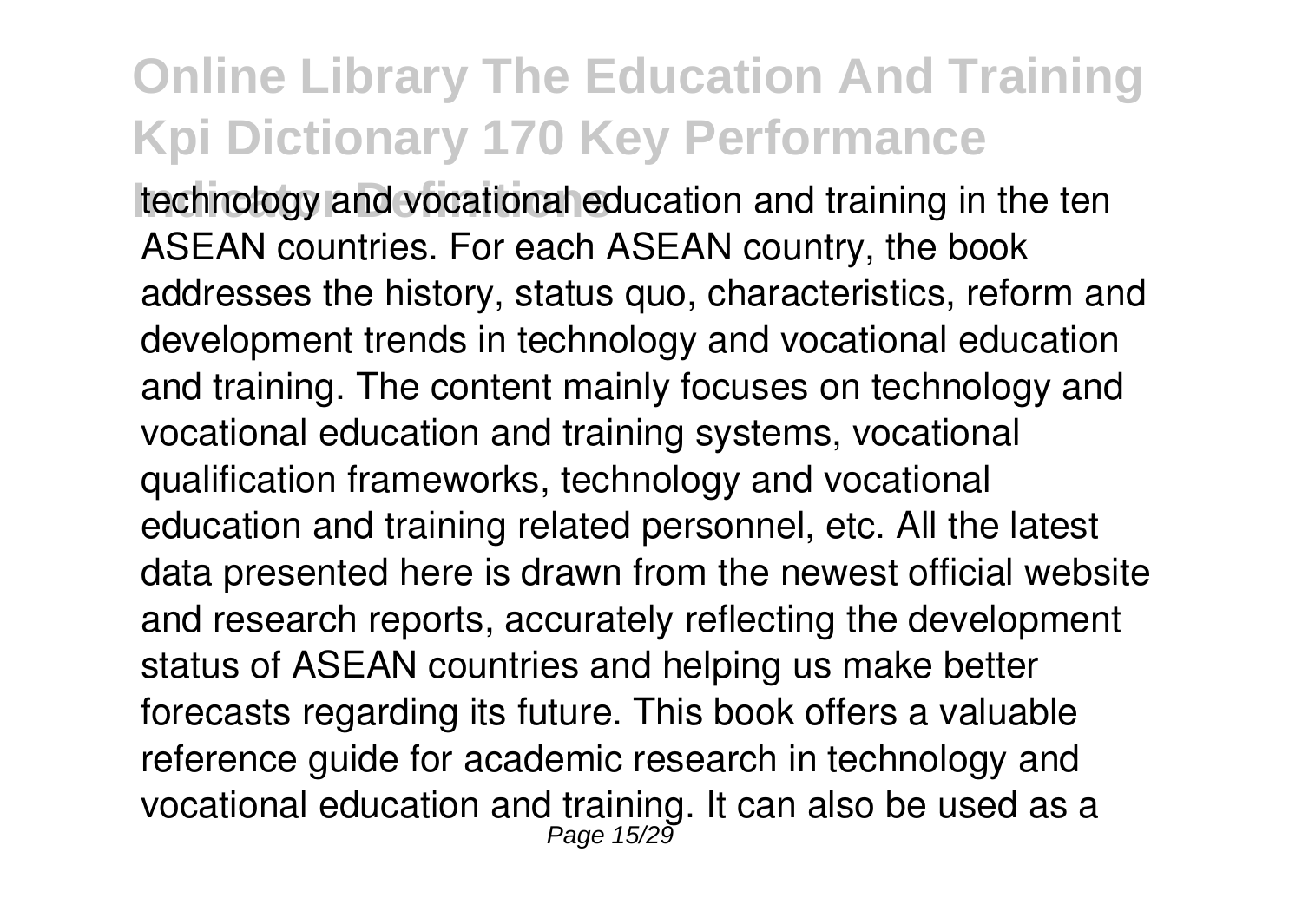**Online Library The Education And Training Kpi Dictionary 170 Key Performance Intextbook for postgraduate courses in technology and** vocational education and training, as well as training material for various vocational education teachers and managers.

This book focuses on the importance of human factors in optimizing the learning and training process. It reports on the latest research and best practices and discusses key principles of behavioral and cognitive science, which are extremely relevant to the design of instructional content and new technologies to support mobile and multimedia learning, virtual training and web-based learning, among others, as well as performance measurements, social and adaptive learning and many other types of educational technologies, with a special emphasis on those important in the corporate, Page 16/29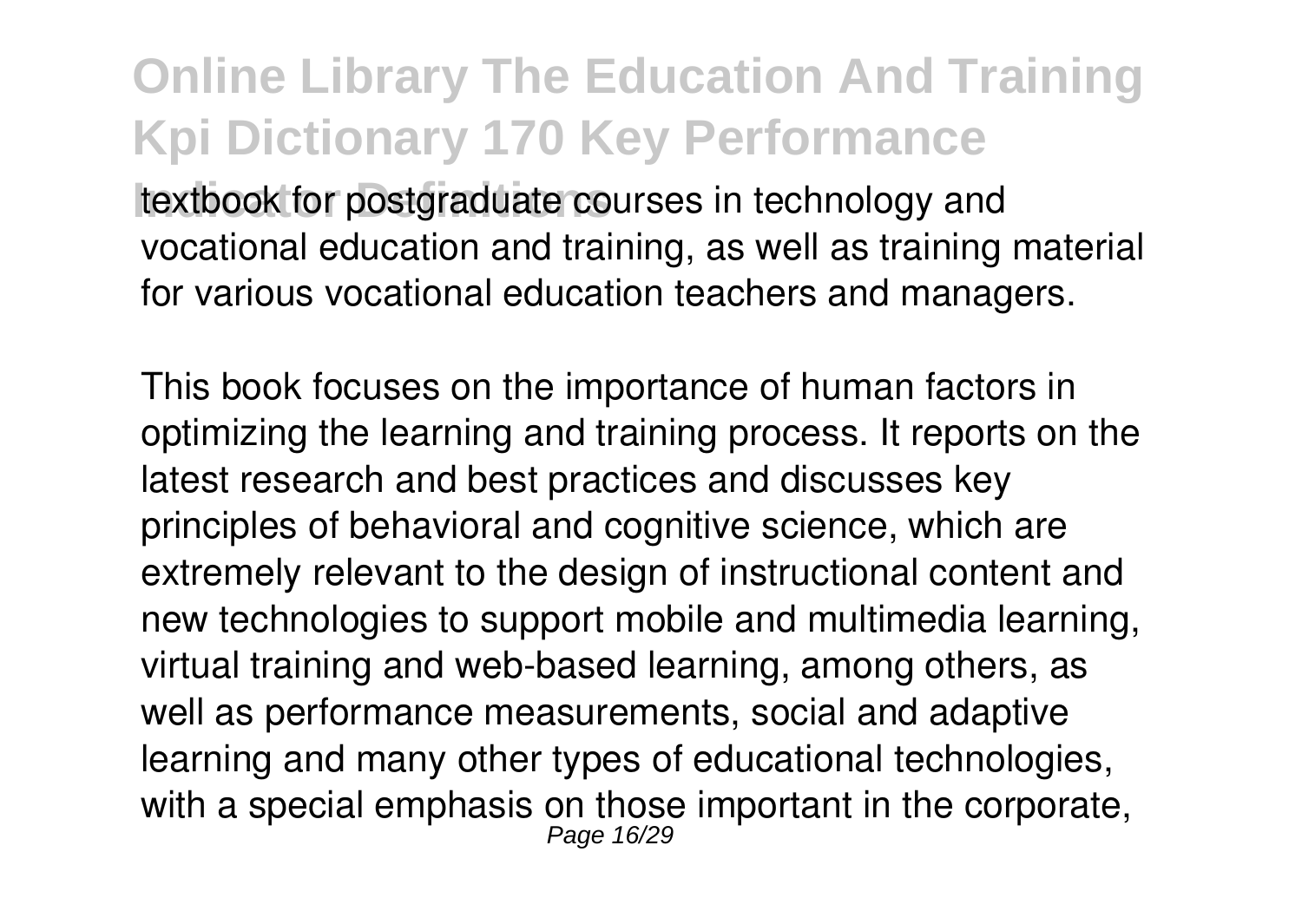higher education, and military training contexts. Based on the AHFE 2019 Conference on Human Factors in Training, Education, and Learning Sciences, held on July 24-28, 2019, in Washington D.C., USA, the book offers a timely perspective on the role of human factors in education. It highlights important new ideas and will fosters new discussions on how to optimally design learning experiences.

The education system in the United States is continually challenged to adapt and improve, in part because its mission has become far more ambitious than it once was. At the turn of the 20th century, less than one-tenth of students enrolled were expected to graduate from high school. Today, most people expect schools to prepare all students to succeed in<br>Page 17/29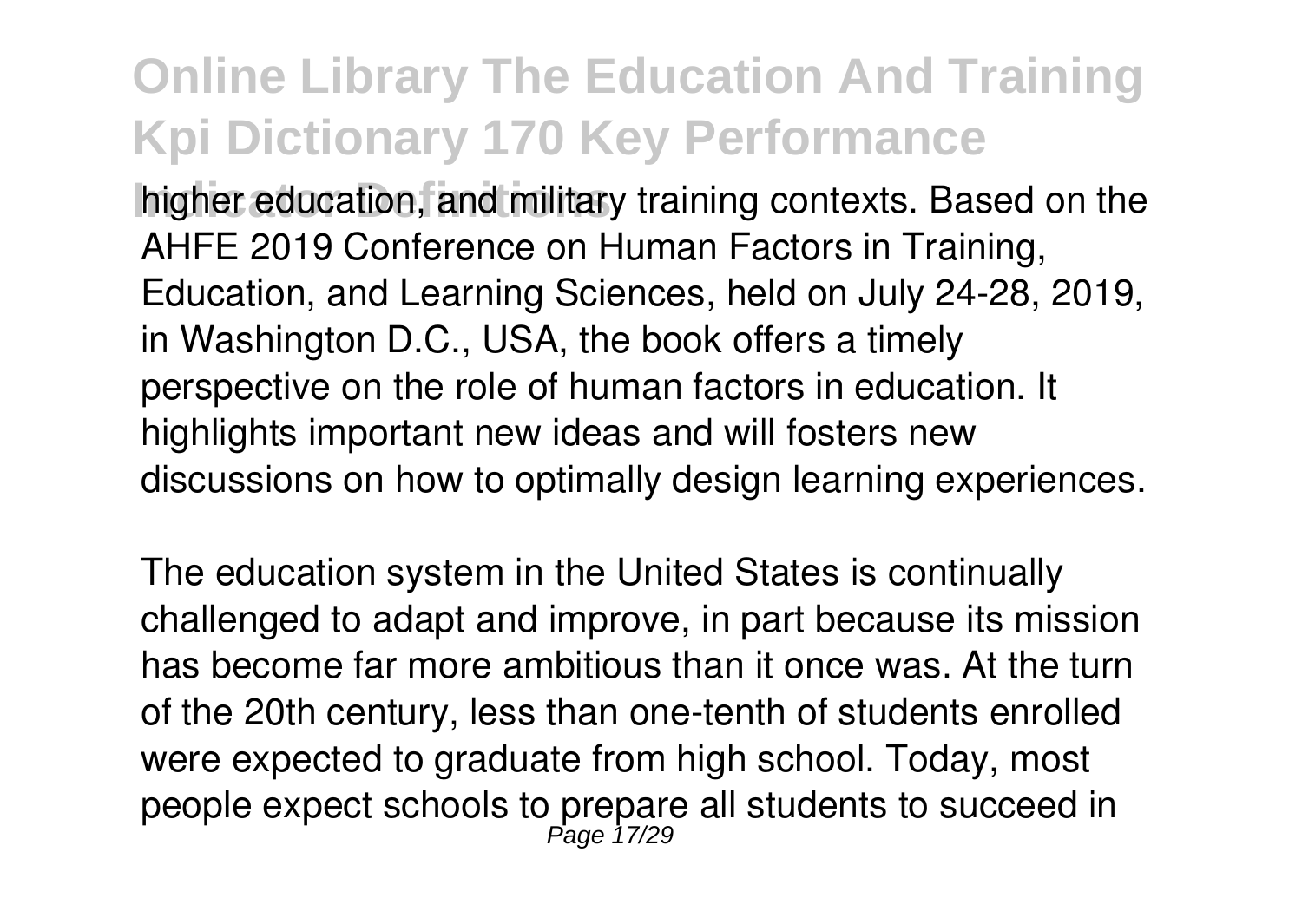postsecondary education and to prosper in a complex, fastchanging global economy. Goals have broadened to include not only rigorous benchmarks in core academic subjects, but also technological literacy and the subtler capacities known as 21st-century skills. To identify the most important measures for education and other issues and provide quality data on them to the American people, Congress authorized the creation of a Key National Indicators System (KNIS). This system will be a single Web-based information source designed to help policy makers and the public better assess the position and progress of the nation across a wide range of areas. Identifying the right set of indicators for each area is not a small challenge. To serve their purpose of providing objective information that can encourage improvement and Page 18/29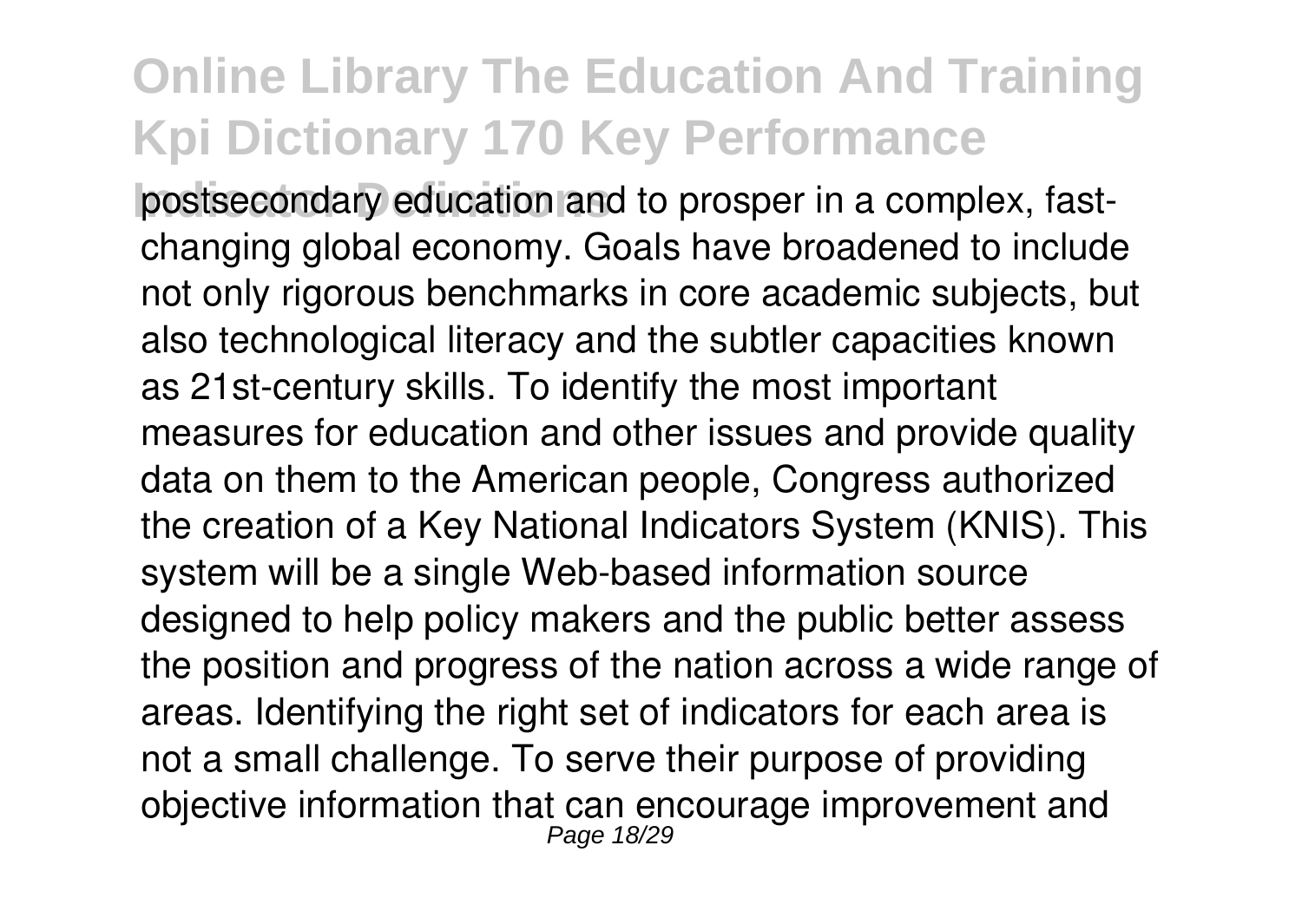**Innovation, the indicators need to be valid and reliable but** they also need to capture the report committee's aspirations for education. This report describes a workshop, planned under the aegis of the Board on Testing and Assessment and the Committee on National Statistics of the National Research Council. Key National Education Indicators is a summary of the meeting of a group with extensive experience in research, public policy, and practice. The goal of the workshop was not to make a final selection of indicators, but to take an important first step by clearly identifying the parameters of the challenge.

This best practice guide to teaching in the Further Education and Skills sector, and professional organisational learning Page 19/29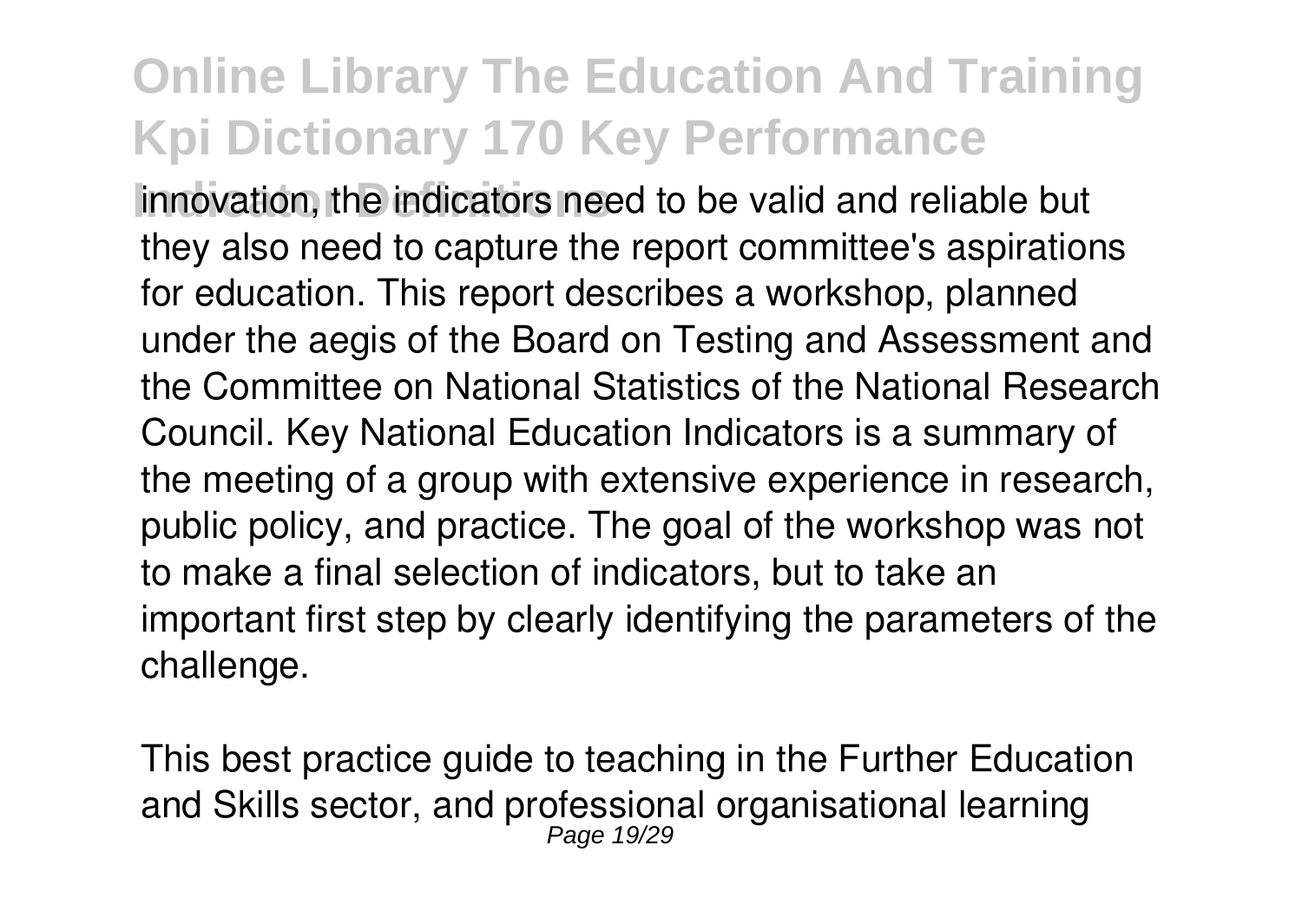**Contexts, examines the key concepts underpinning effective** teaching and learning and combines this with case studies which demonstrate meaningful connections between theory and practice. Each chapter also contains discussion questions, learning activities and reflective points, allowing you to further engage with key research and relate it to your own teaching. Offering pragmatic advice on learning design, support and delivery, coverage includes: Identifying learning needs and objectives Selecting and developing appropriate content Using technology to enhance learning Assessment, evaluation and reflection This is an indispensable resource for anyone preparing to teach in Further Education, current Higher Education lecturers and work-based learning trainers in private and public-sector organisations. Lyn Ashmore is a<br> $P_{\text{age 20/29}}$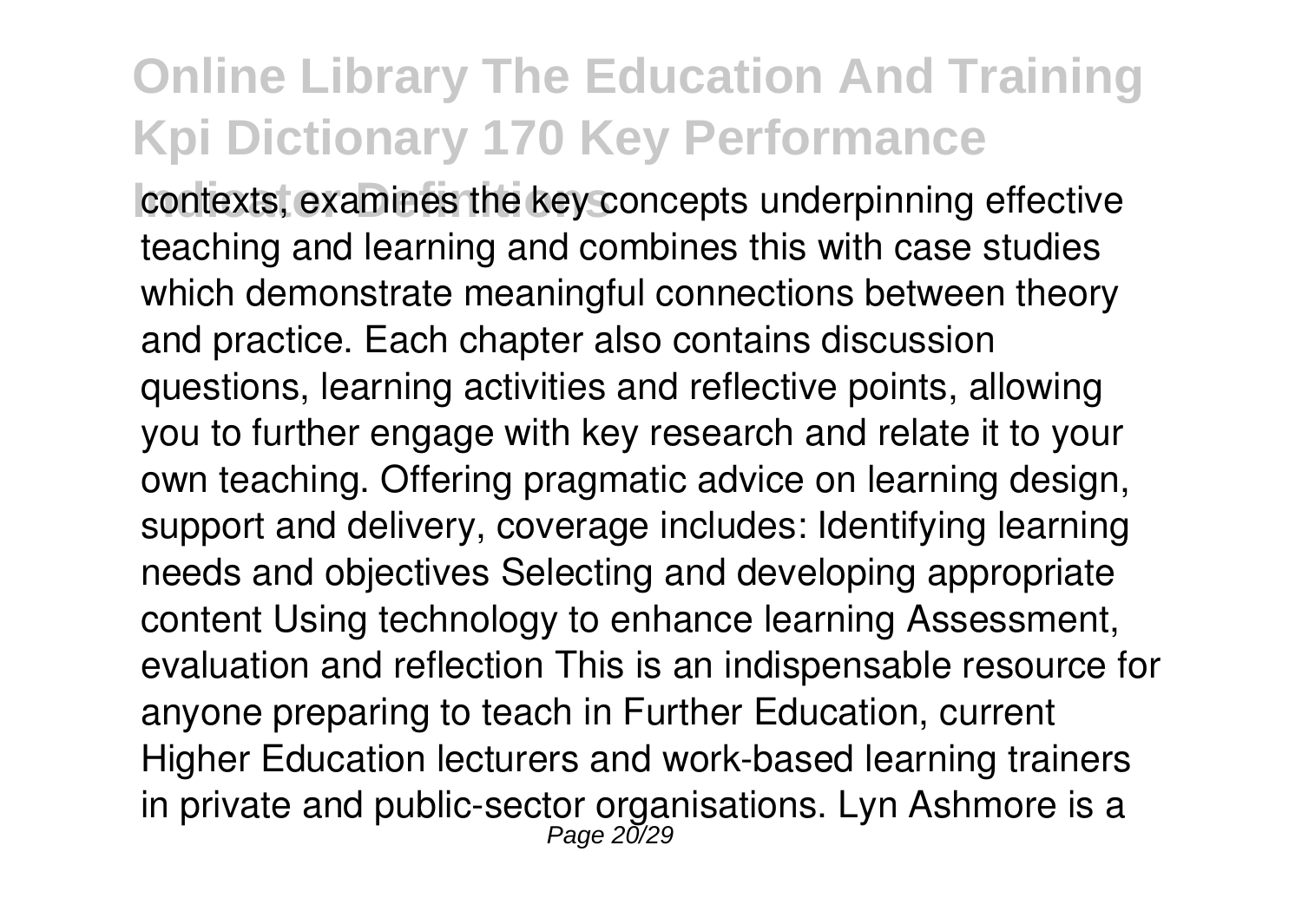**Senior Lecturer in the School of Education and Professional** Development and Denise Robinson is Director of the Post Compulsory Education & Training Consortium, both are based at the University of Huddersfield.

Variability in care in emergency surgery is well known, particularly in abdominal surgery, and reducing it is fundamental to improving outcomes. It is therefore vital to identify the factors that are key to improving mortality and reducing complications in various surgical emergencies. Under the leadership of the World Society of Emergency Surgery, over 200 leading experts in emergency surgery, critical care and surgical infections established a template to help define and optimise emergency surgery, particularly that<br>Page 21/29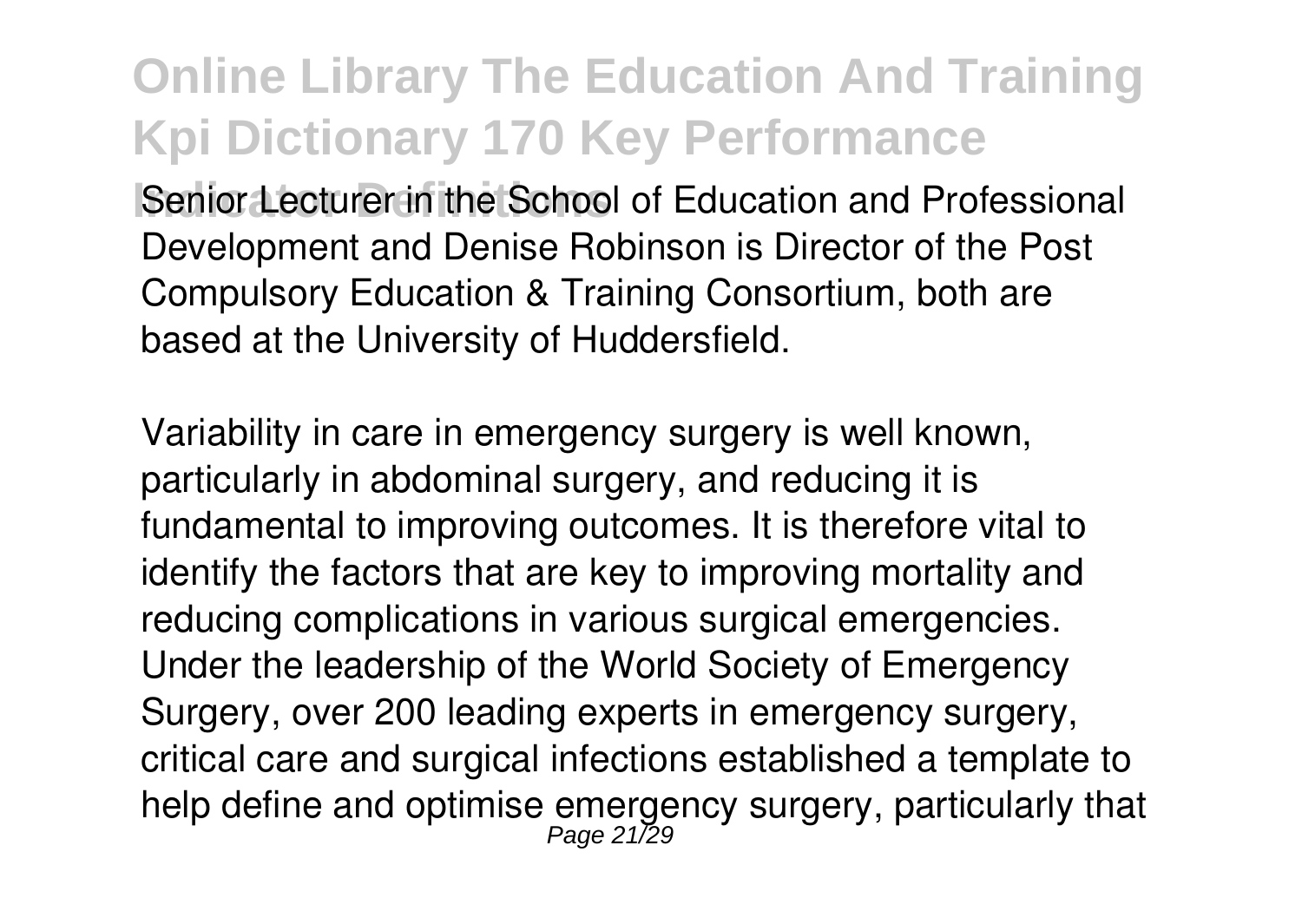**Indicating to the abdomen. This book refines this initial work,** crystallising it into a meaningful resource for practising surgeons and health care administrators alike, and paving the way for advances in emergency surgery around the globe. This book sets a benchmark for Emergency Surgery and is a must read for those wanting their patients to do better.

By assembling the first comprehensive dictionary of Key Performance Indicators (KPIs), The KPI Institute provides professionals a useful resource for novices and experts alike. It can be used in the early stages of implementing a performance management framework, in the process of selecting and documenting KPIs, but also to improve an existing performance measurement system. The KPI Page 22/29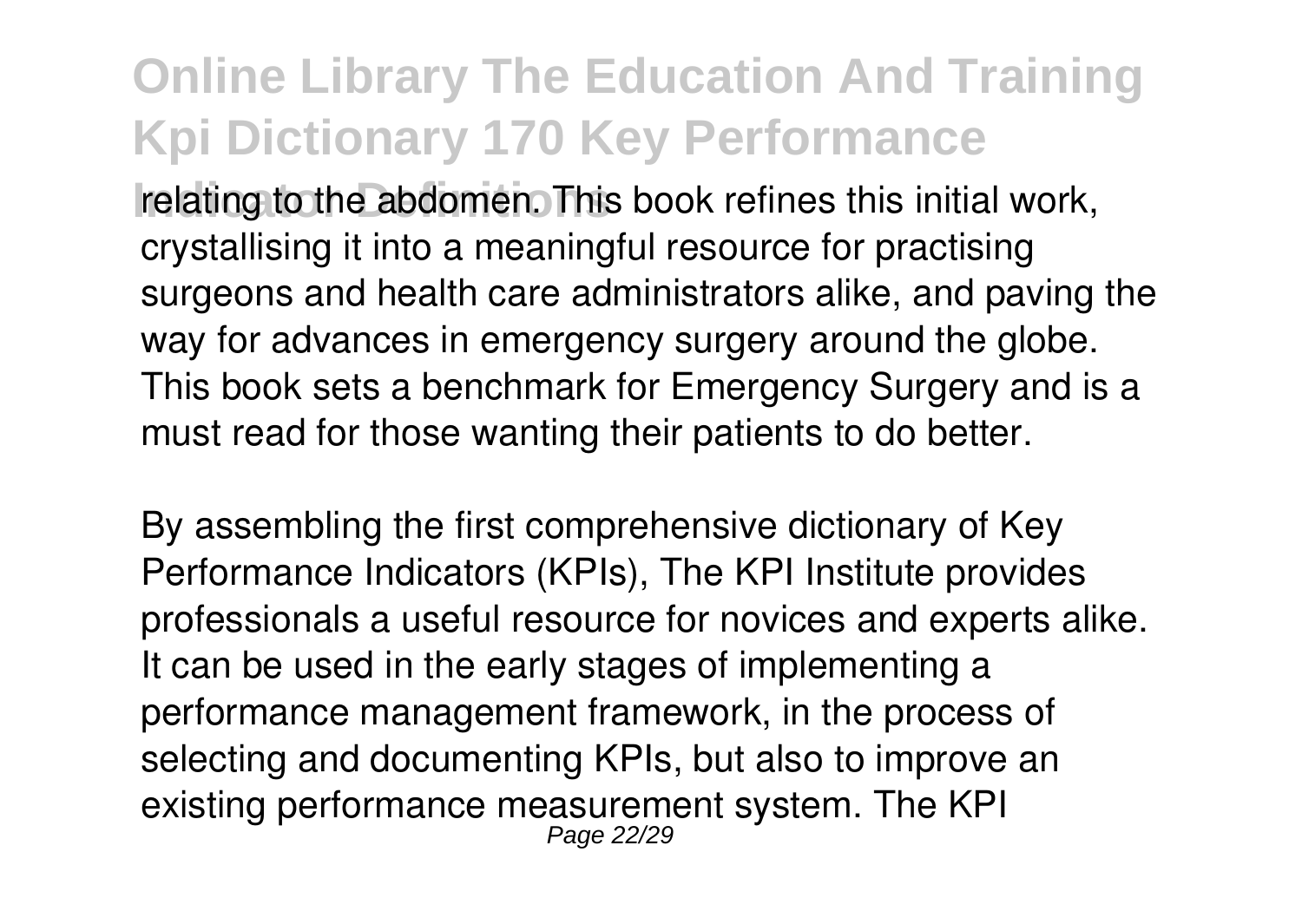taxonomy presented in the dictionary covers 25 different economic activities, by illustrating industry specific KPIs: Agriculture Arts and Culture Construction and Capital Works Customs Education and Training Financial Institutions Government - Local Government - State / Federal Healthcare Hospitality and Tourism Infrastructure Operations Manufacturing Media Non-profit / Non-governmental Postal and Courier Services Professional Services Publishing Real Estate / Property Resources Retail Sport Management Sports Telecommunications / Call Center Transportation Utilities Some of these KPIs can be used at strategic levels, while others can be monitored at operational level given the particularities of operations.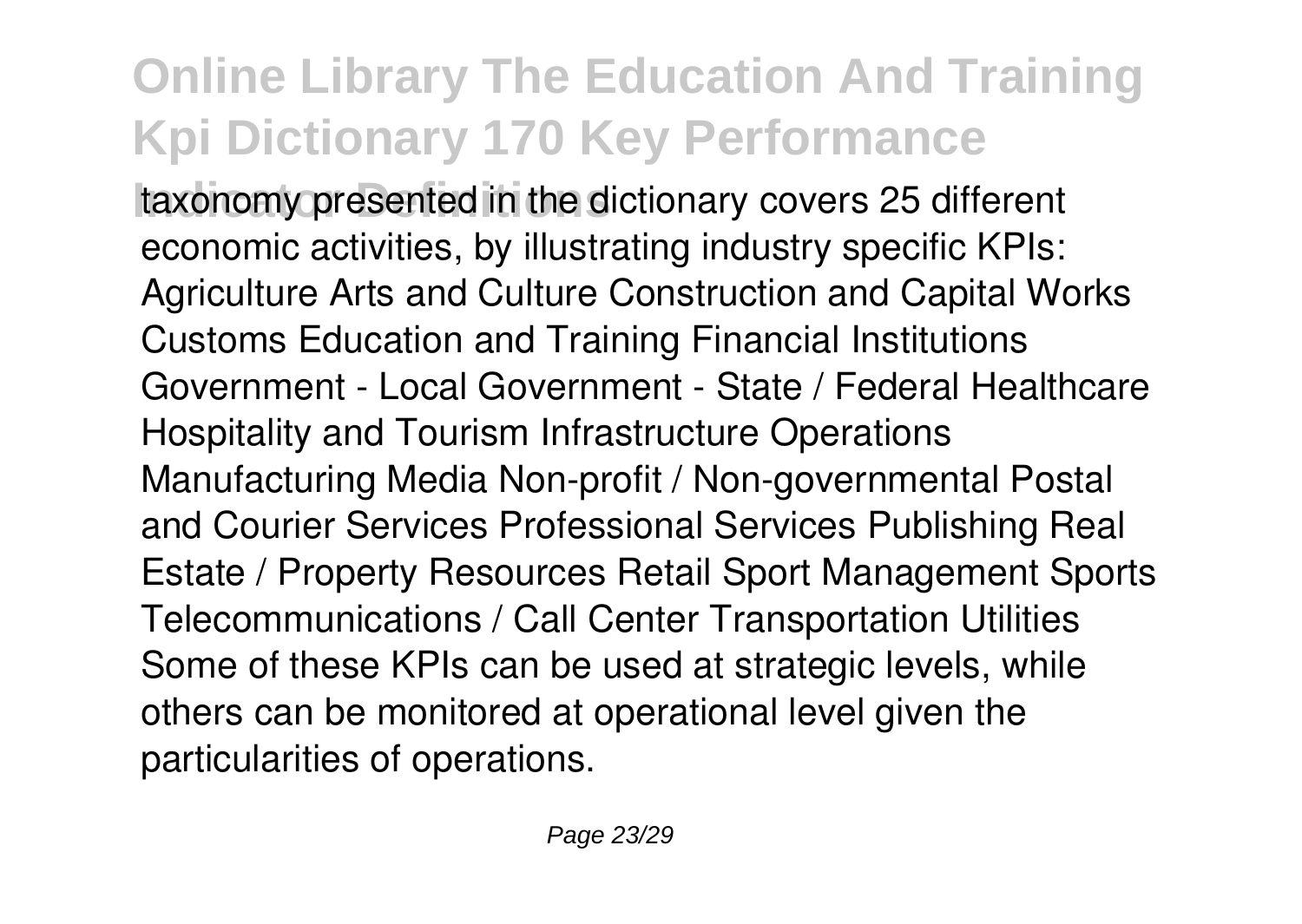**This book constitutes the proceedings of the 3rd International** Conference on E-Learning, E-Education, and Online Training, eLEOT 2016, held in Dublin, Ireland, August 31 – September 2, 2016. The 25 revised full papers presented were carefully reviewed and selected from 35 submissions. They focus on topics as augmented reality learning, blended learning, learning analytics, mobile learning, virtual learning environments.

This book analyzes the nature and requirements of workplace e-learning based on relevant theories such as adult learning, community of practice, organizational learning, and the systems thinking. By integrating considerations on organization, pedagogy and technology, a performance-Page 24/29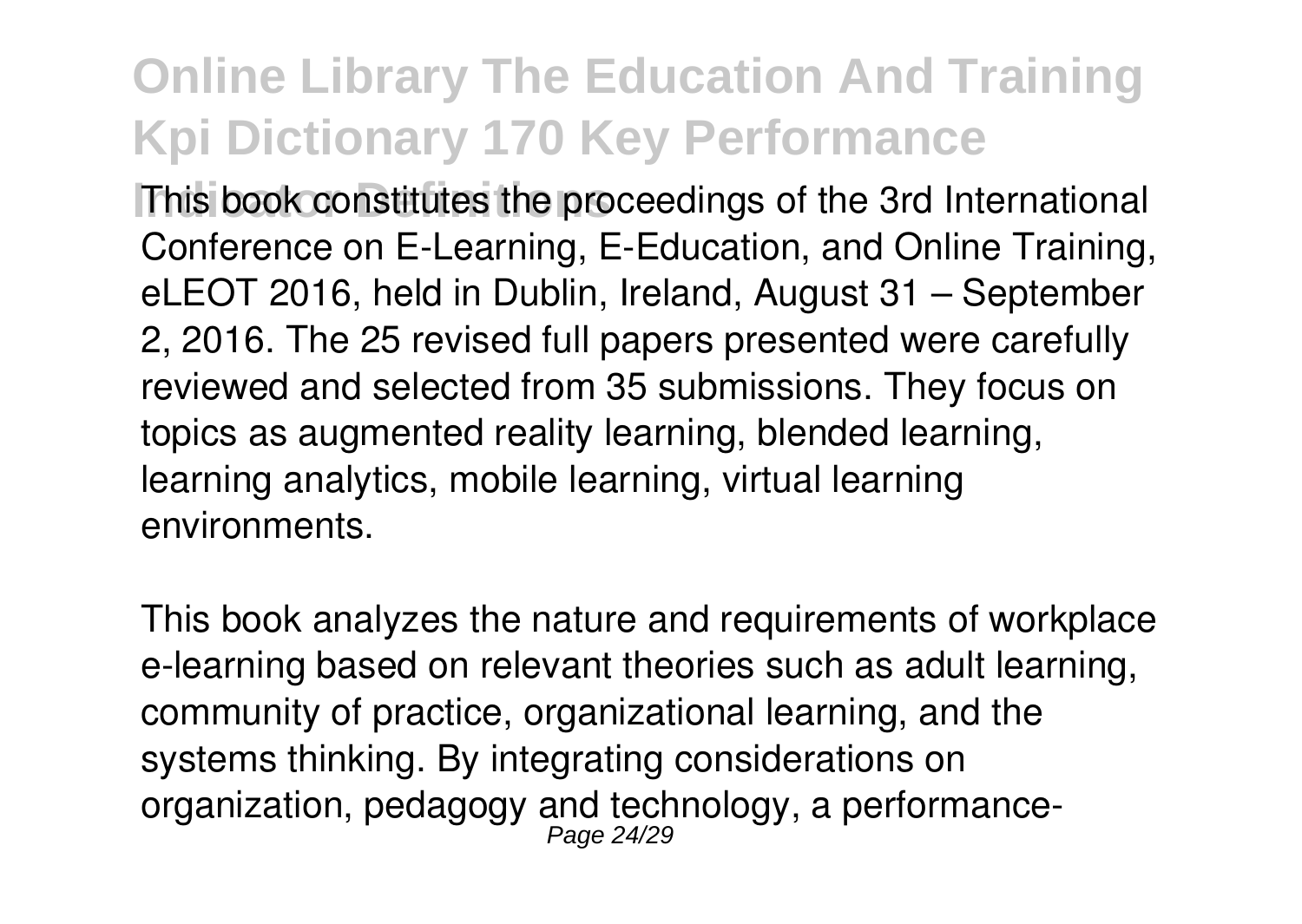**Indicate of e-learning framework is then presented, where** performance measurement is used to: 1) clarify and link organizational goals and individual learning needs, 2) direct learning towards work performance; and 3) support social communication and knowledge sharing and management in the workplace. E-learning and related emerging technologies have been increasingly used by organizations to enhance the skills and performance of knowledge workers. However, most of the efforts tend to focus on the technology, ignoring the organizational context and relevant pedagogies of workplace learning. Many e-learning projects in the workplace settings fail to connect learning with work performance and align organizational goals and individual needs in a systemic way. Moreover, there is insufficient effort on externalizing and Page 25/29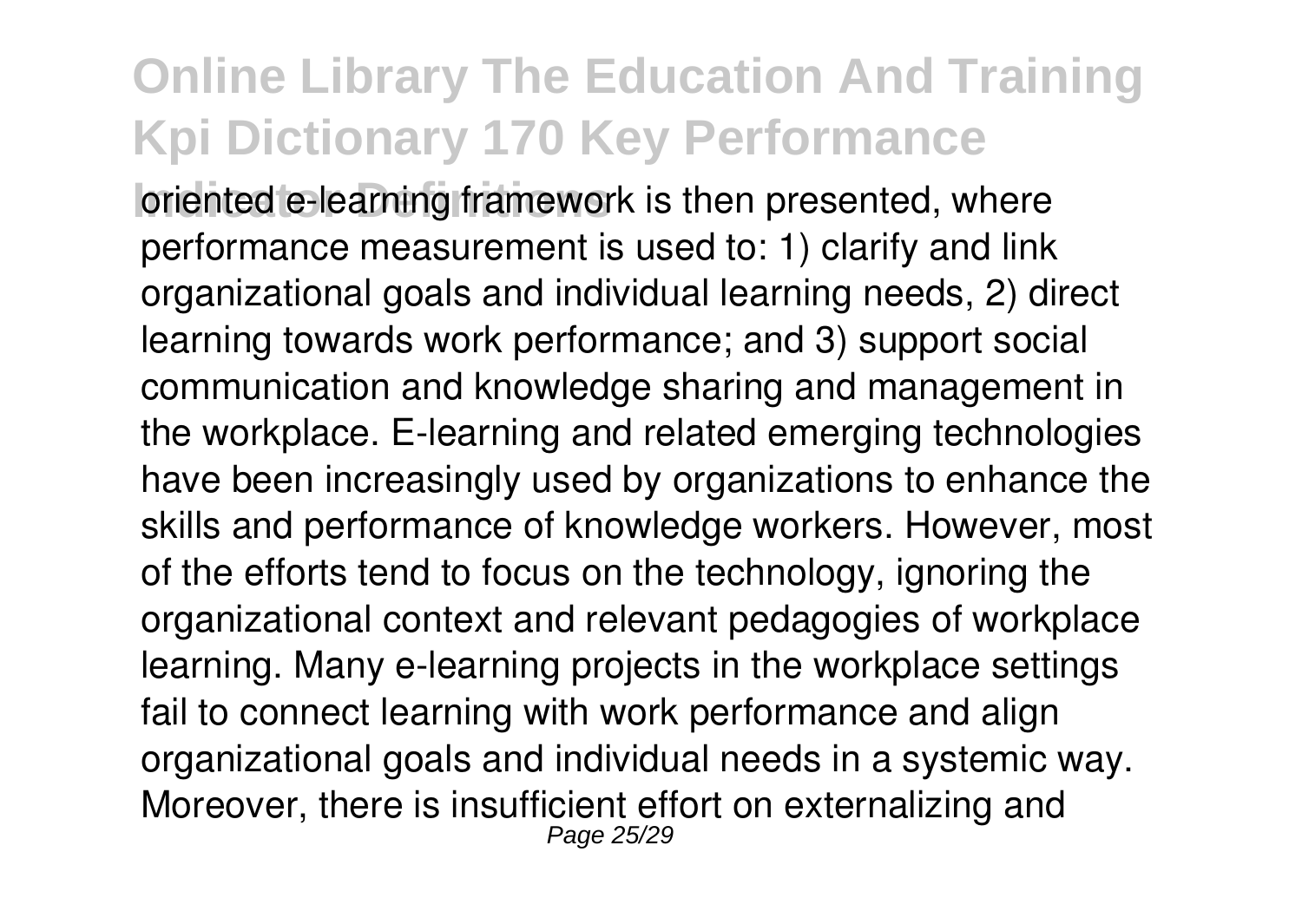**Iransferring tacit knowledge embedded in practices and** expertise, based on which to maintain and expand knowledge assets for sustainable development. The book presents a systemic theoretical framework, design principles, and implementation methods, together with a case study to demonstrate the use and effectiveness of the performanceoriented approach to workplace e-learning, in which organizational, social and individual perspectives are integrated in a systemic way. The performance-oriented approach to workplace e-learning enables self-regulated and socially constructed learning activities to be clearly motivated and driven towards the goal of performance improvement, and makes learning at the organizational, social and individual levels integrated in a systemic way. The effects of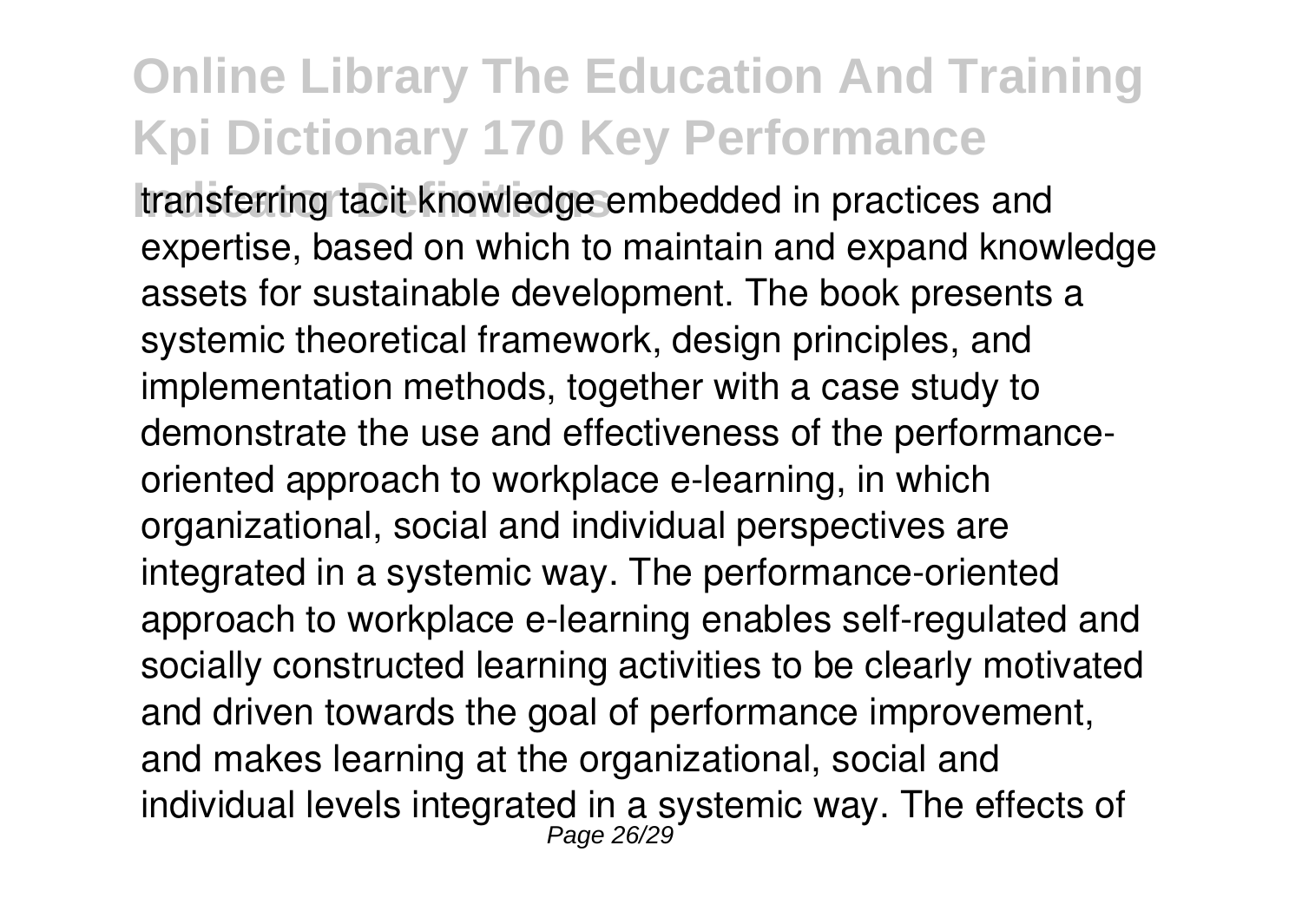**Online Library The Education And Training Kpi Dictionary 170 Key Performance Individual and social learning support and organizational** learning environment on employees' motivation to use performance-oriented e-learning are also investigated.

This edited volume sets the stage for discussion on Education 4.0, with a focus on applied degree education and the future of work. Education 4.0 refers to the shifts in the education sector in response to Industry 4.0 where digital transformation is impacting the ways in which the world of work and our everyday lives are becoming increasingly automated. In the applied degree sector, significant change and transformation is occurring as leaders, educators and partners evolve smart campus environments to include blended learning, artificial intelligence, data analytics, BYOD<br>Page 27/29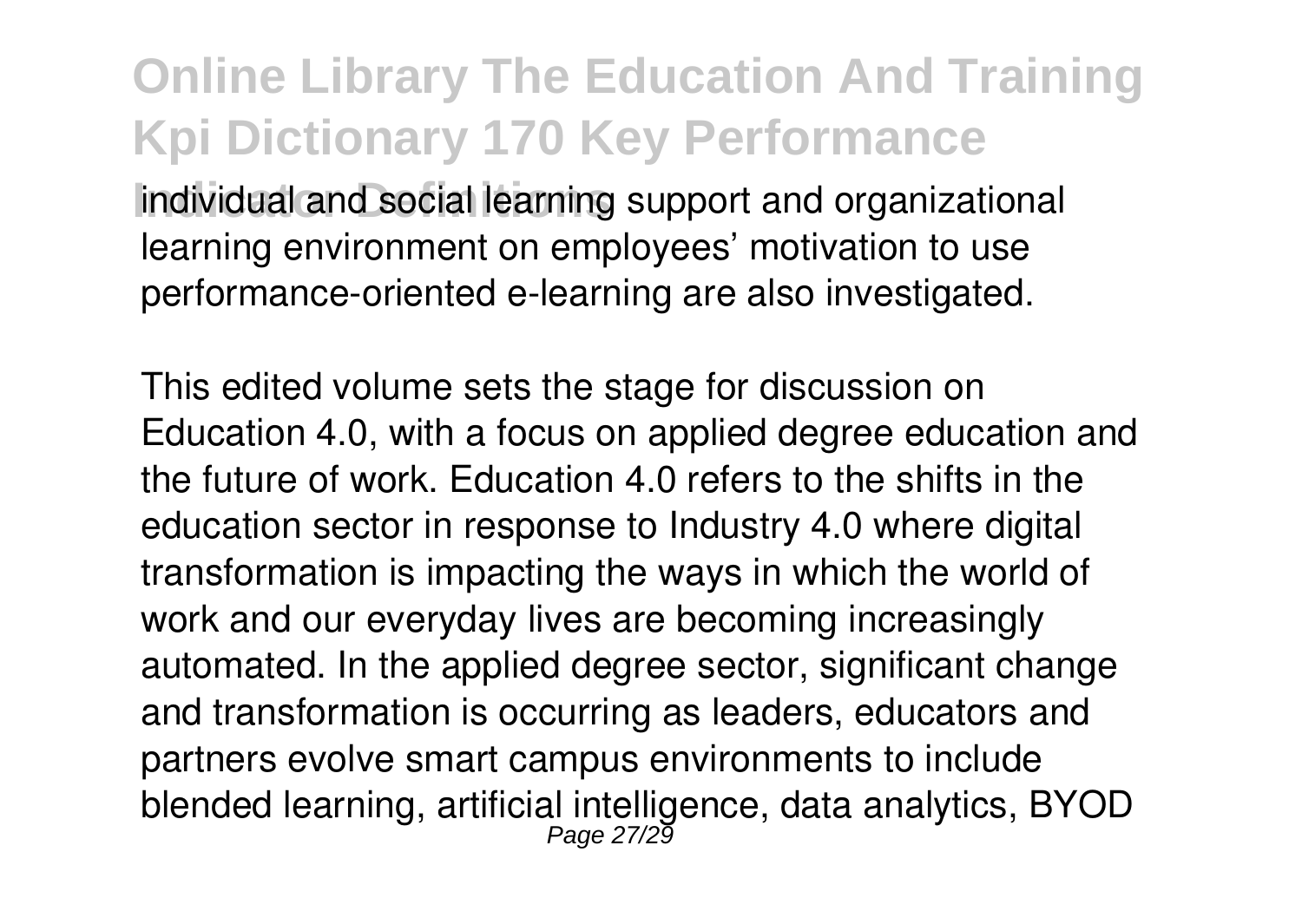**Idevices, process automation and engage in curriculum** renewal for and with industries and professions. This volume aims to profile and enhance the contribution of applied educational practice and research particularly in the applied degree sector and includes contributions that show case real world outcomes with students and industry as partners. This edited volume includes a wide range of topics, such as rethinking the role of education and educators; curriculum and the future of work; industrial partnership, collaboration and work integrated learning; vocational and professional practices; students, industry and professions as partners; employability skills and qualities for the 21st century world of work; innovative pedagogy and instructional design; adaptive learning technologies; and data analytics, assessment and Page 28/29